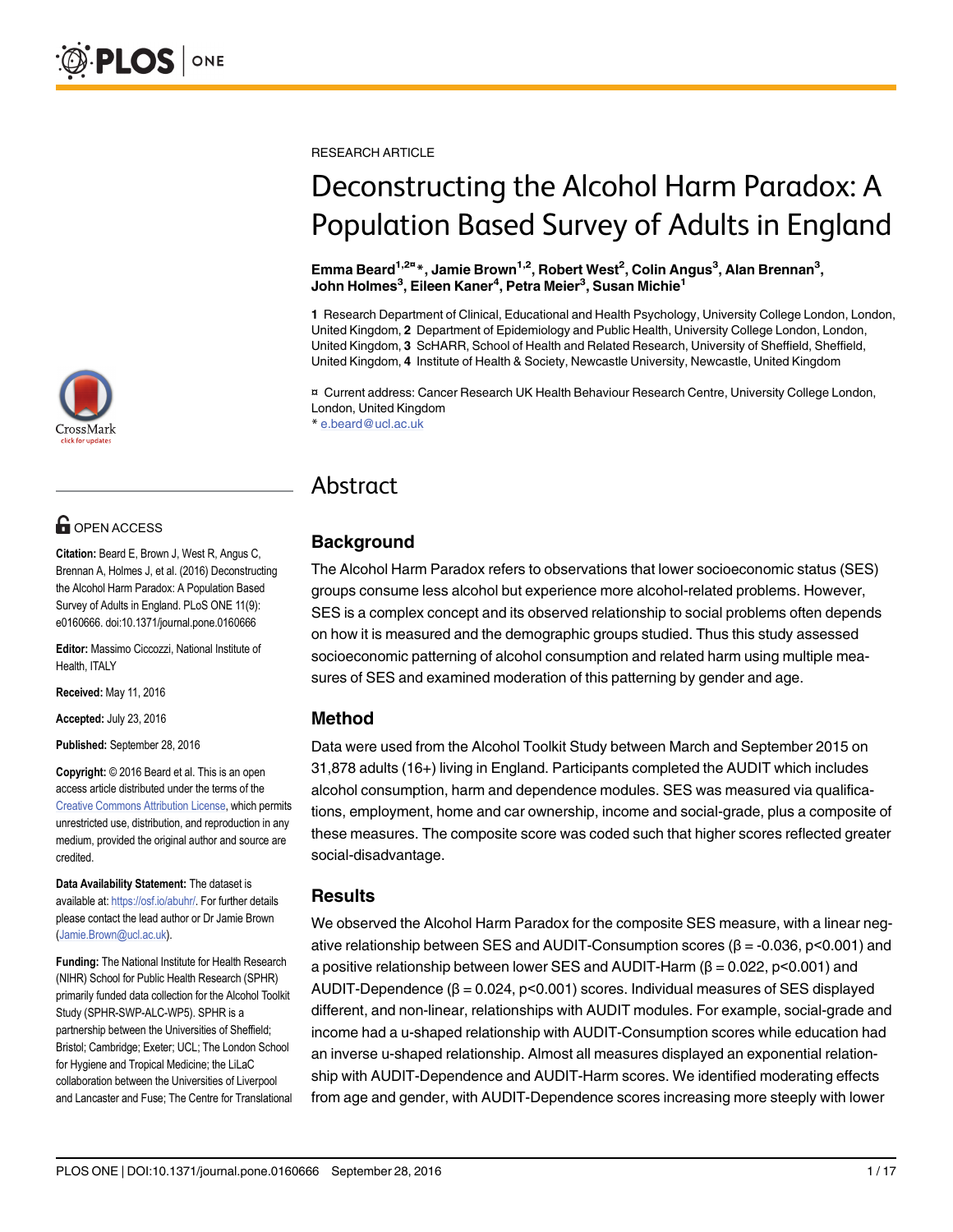<span id="page-1-0"></span>

Research in Public Health, a collaboration between Newcastle, Durham, Northumbria, Sunderland and Teesside Universities. EB's and SM's salaries are funded by the NIHR SPHR. EB is also funded by Cancer Research UK (CRUK; C1417/A14135). JB is funded by the Society for the Study of Addiction and CRUK also provide support (C1417/A14135); RW is funded by CRUK (C1417/A14135). EB and JB have both received unrestricted research funding from Pfizer relating to smoking cessation. RW has received travel funds and hospitality from, and undertaken research and consultancy for, pharmaceutical companies that manufacture and/or research products aimed at helping smokers to stop. EK is funded by the NIHR School of Primary Care Research. CA is funded by SPHR. CA, PM and JH have received funding related to commissioned research from Systembolaget, the Swedish government-owned alcohol retail monopoly. PM is a Scientific Advisor to the Institute for Alcohol Studies (IAS), for which she receives a personal fee. This does not alter the authors' adherence to PLOS ONE policies on sharing data and materials.

Competing Interests: EB's and SM's salaries are funded by the NIHR SPHR. EB is also funded by Cancer Research UK (CRUK). JB is funded by CRUK and the Society for the Study of Addiction; RW is funded by CRUK. EB and JB have both received unrestricted research funding from Pfizer, including for the Smoking Toolkit Study (a sister survey of the ATS). RW has received travel funds and hospitality from, and undertaken research and consultancy for, pharmaceutical companies that manufacture and/or research products aimed at helping smokers to stop. This does not alter the authors' adherence to PLOS ONE policies on sharing data and materials.

SES in men and both AUDIT-Harm and AUDIT-Dependence scores increasing more steeply with lower SES in younger age groups.

### **Conclusion**

Different SES measures appear to influence whether the Alcohol Harm Paradox is observed as a linear trend across SES groups or a phenomenon associated particularly with the most disadvantaged. The paradox also appears more concentrated in men and younger age groups.

# Introduction

Around 9.1 million adults in England drink alcohol above recommended limits, which leads to a wide range of health and social issues, from dangerous driving to crime, cancer and domestic abuse [\[1,](#page-13-0) [2](#page-13-0)]. The 2014 World Health Organisation's global status report estimated that 5.9% of all global deaths and 5.1% of the global burden of disease and injury is attributable to alcohol each year [[3](#page-13-0)]. Despite those of higher SES being more likely to report engagement in hazardous levels of drinking, these health and social issues disproportionally affect the most deprived communities  $[4-19]$  $[4-19]$  $[4-19]$  $[4-19]$  $[4-19]$ . This phenomenon, whereby alcohol consumption tends to be higher in people of higher socio-economic status (SES), while levels of alcohol-related problems are greater in people of lower SES, has been coined the Alcohol Harm Paradox  $[4, 5]$  $[4, 5]$  $[4, 5]$  $[4, 5]$  $[4, 5]$ . Understanding what underlies this phenomenon requires more information on whether it is observable across different markers of SES and if it is moderated by other demographic variables including age and gender  $[4, 5, 20]$  $[4, 5, 20]$  $[4, 5, 20]$  $[4, 5, 20]$  $[4, 5, 20]$  $[4, 5, 20]$ .

Elucidating the association between different SES measures and alcohol harm may help to identify possible causes of the Alcohol Harm Paradox by pinning down its underlying mechanisms. At the same time, the identification of measures by which the Alcohol Harm Paradox consistently emerges will be of interest to those planning studies on the association between SES and alcohol-related problems. Although it is important to choose a valid and reliable measure of SES, it is equally important to select one which captures the phenomenon of interest. One way researchers have addressed this issue is by use of composite scores which have been argued to reflect the multifaceted nature of SES i.e. both the human, social and material capital aspects [[21](#page-14-0), [22\]](#page-14-0). However, due to costs and logistical constraints it is often not possible to use a wide range of measures, and so it is important to form a consensus on which are the optimal choices [\[23\]](#page-14-0). It is also important to determine whether the Alcohol Harm Paradox differs as a function of socio-demographics, with previous studies hinting towards the Alcohol Harm Paradox being more pronounced among younger adults [[19,](#page-14-0) [24](#page-14-0)–[28\]](#page-14-0)and men [[29](#page-14-0)]. This will help target interventions and policies aimed at driving down inequalities in health.

The Alcohol Use Disorders Identification Test (AUDIT) [[30](#page-14-0)] affords the ability to address these issues. The AUDIT combines scores on self-reported answers to questions regarding injuries to oneself or others; the need to drink first thing in the morning; feelings of remorse and guilt; an inability to stop drinking; concerns raised by friends, family and health-care professions; being unable to do what one would normally do; and episodes of alcohol induced amnesia. The AUDIT also includes a consumption measure which assesses frequency and quantity of usual drinking, as well as frequency of 'binge' drinking. Previous studies have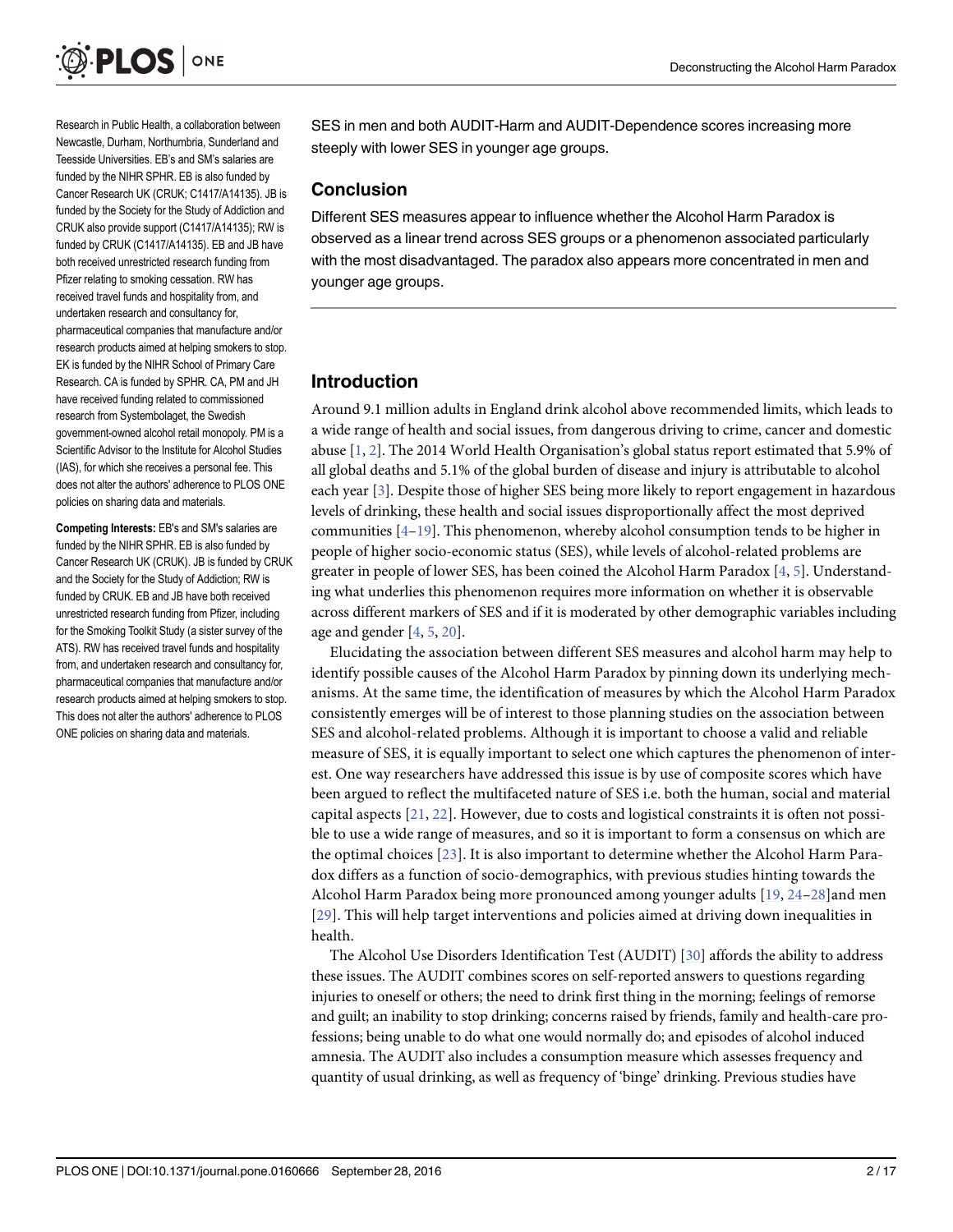<span id="page-2-0"></span>found that overall scores on the AUDIT are higher among those of lower SES, even though consumption scores tend to be lower or the same; indicating more harmful, hazardous, and potentially dependent, levels of drinking [\[29,](#page-14-0) [31](#page-14-0)–[33](#page-14-0)].

Although objective measures of harm are available (e.g., alcohol-related mortality, morbidities and hospital admissions), these have a tendency to underestimate the true impact. For example, alcohol-related deaths only apply to those for which alcohol was the main contributor [\[34](#page-15-0)]. Other issues arise in terms of attributing admissions and illnesses to alcohol and in attaching such measures to an individual of a particular SES. The AUDIT also benefits from allowing a wider assessment of harms that are less amendable to objective measurement [\[9](#page-13-0)], which in themselves have been found to be predictive of future acute events and offer an opportunity for early intervention [\[35,](#page-15-0) [36\]](#page-15-0).

In summary, this paper aimed to:

- 1. Identify the Alcohol Harm Paradox in a population sample of adults in England by assessing the association between a composite measure of SES and: a) Drinking status and b) AUDIT measures: i) Alcohol consumption (AUDIT-C), ii) Alcohol-related harm (AUDIT-Harm) and iii) an Alcohol-dependence indicator (AUDIT-Dependence).
- 2. Assess whether the Alcohol Harm Paradox exists across different measures of SES, and if the pattern of association is similar for these individual measures (i.e. linear or non-linear), by assessing the association between social-grade, housing tenure, car ownership, qualifications, income and employment status and: a) Drinking status and b) AUDIT measures: AUDIT-C, ii) AUDIT-Harm and iii) AUDIT-Dependence.
- 3. Assess whether the Alcohol Harm Paradox is moderated by demographic characteristics by assessing the association between an interaction of the composite score of SES with gender and age and AUDIT measures: i) AUDIT measures: AUDIT-C, ii) AUDIT-Harm and iii) AUDIT-Dependence.

All analyses were adjusted for gender, age, ethnicity and alcohol consumption, given that alcohol use varies as a function of demographic characteristics and as differences in drinking patterns may be one causal explanation for the Alcohol Harm Paradox [\[5](#page-13-0), [37](#page-15-0)]. This is the first study, to our knowledge, which has investigated the Alcohol Harm Paradox in a large population sample of adults in England using multiple measures of SES, and its moderation by demographic characteristics.

# Methodology

#### Ethical approval

Ethics approval for the Smoking Toolkit Study (STS), a sister survey to the Alcohol Toolkit Study (ATS), was originally granted by the UCL Ethics Committee (ID 0498/001). Approval for the ATS was granted by the same committee as an extension of the STS. The data are not collected by UCL and are anonymised when received by UCL. Explicit verbal agreement and willingness to answer questions voluntarily is recorded electrically by Ipsos Mori, the company administering the survey. This is standard protocol and was agreed by the UCL ethics committee. Participants are also given a printed information sheet.

#### **Design**

Data were used from the ATS ([www.alcoholinengland.info](http://www.alcoholinengland.info)). The sample comprised of all those taking part between March 2014 and September 2015 (the period for which data were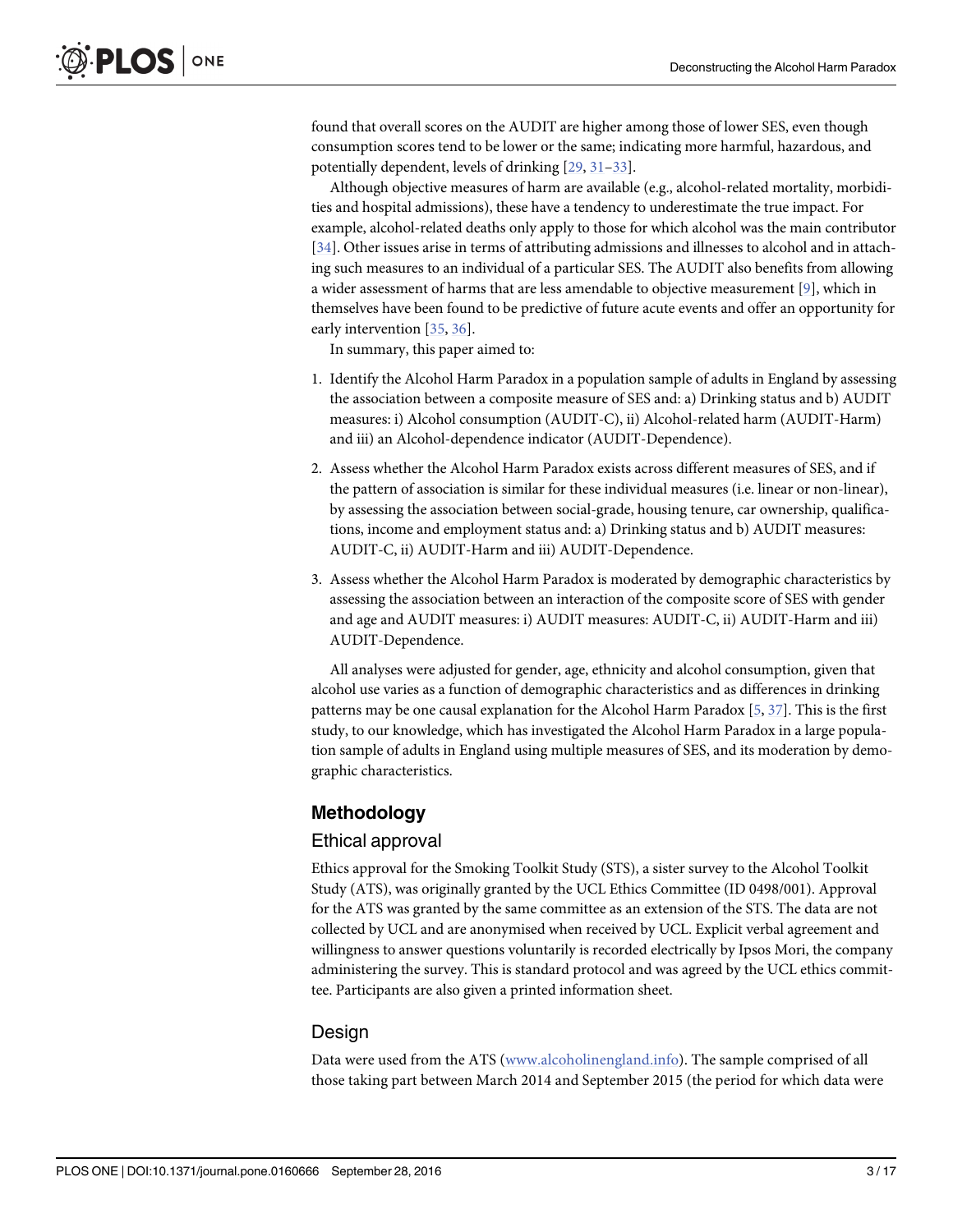<span id="page-3-0"></span>available). The ATS involves monthly cross-sectional household computer-assisted interviews, conducted by Ipsos Mori of approximately 1,700 adults aged 16+ and over in England. The baseline survey uses a type of random location sampling, which is a hybrid between random probability and simple quota sampling [\[38](#page-15-0)]. Participants from the STS appear to be representative of the population in England, having similar socio-demographic composition and smoking characteristics to large national surveys based on probability samples such as the Health Survey for England [[17\]](#page-14-0). STROBE reporting guidelines were followed throughout [[39](#page-15-0)].

### Measures

Data were collected on participant's age, gender, ethnicity and SES. Six measures of SES were collected which are outlined below.

- 1. Social-grade was measured using the British National Readership Survey (NRS) Social-Grade Classification Tool [[40](#page-15-0)].
- 2. Annual income in 15 bands (Up to £4499; £4,500–6,499; £6500–7499; £7500-£9499; £9500– 11499; £11500-£13499; £13500–15499; £15500–17499; £17500–24999; £25000–29999;  $\pounds30000-39999; \pounds40000-49999; \pounds50000-74999; \pounds75000-\pounds99999; \pounds100000$
- 3. Educational level in 8 categories (GCSE/O-level/CSE; vocational qualification; A-level or equivalent; Bachelor degree or equivalent; Masters/PHD or equivalent; other; no formal qualifications; still studying)
- 4. Car ownership (owns a car; does not own a car)
- 5. Working status in 7 categories (Have paid job (full time); have a paid job (part time and over or under 8 hours per week); self-employed; full-time student; still at school; retired; not in paid work (long term illness, housewife or other reason)
- 6. Housing tenure in 6 categories (mortgage, owned outright, rented from local authority, rented from private landlord, belongs to housing association and other).

All variables, except social-grade, were then dichotomised or categorised as follows (all variables were coded so that lower SES reflected higher scores): 1) Income: £40,000 +, £17,500 to £39,999, £11,500 to £17,499,  $\lt$  £11,499, per annum; 2) Education: University education, Alevel and equivalent, GCSE/vocational, other/still studying, none; 3) Car ownership: Owns a car versus does not own a car; 4) Working status: Full time job versus no full time job; and 5) Housing tenure: owner occupied (owned outright or being brought with a mortgage) versus other. These thresholds were based on previous research and characterisations: income was categorised into quartiles, with the cut-off of  $£11,499$  being the closest equivalent to the UK definition of poverty of 60% of median national household income [[41\]](#page-15-0). Educational categorises, home ownership and full time employment have also been previously used (e.g.,  $[42]$  $[42]$ , [43\]](#page-15-0).

A composite score was also derived to reflect the multidimensional nature of SES. Composite scores have the advantage of reducing measurement error present in single items and improving ease of reporting and interpretation  $[21, 44]$  $[21, 44]$  $[21, 44]$  $[21, 44]$ . The composite score was coded such that a higher composite score measure reflected greater social-disadvantage.

Finally, participants completed the 10-item AUDIT [[45](#page-15-0)]. Questions 1–3 deal with alcohol consumption, 4–6 with alcohol dependence and 7–10 with alcohol-related harm. Previous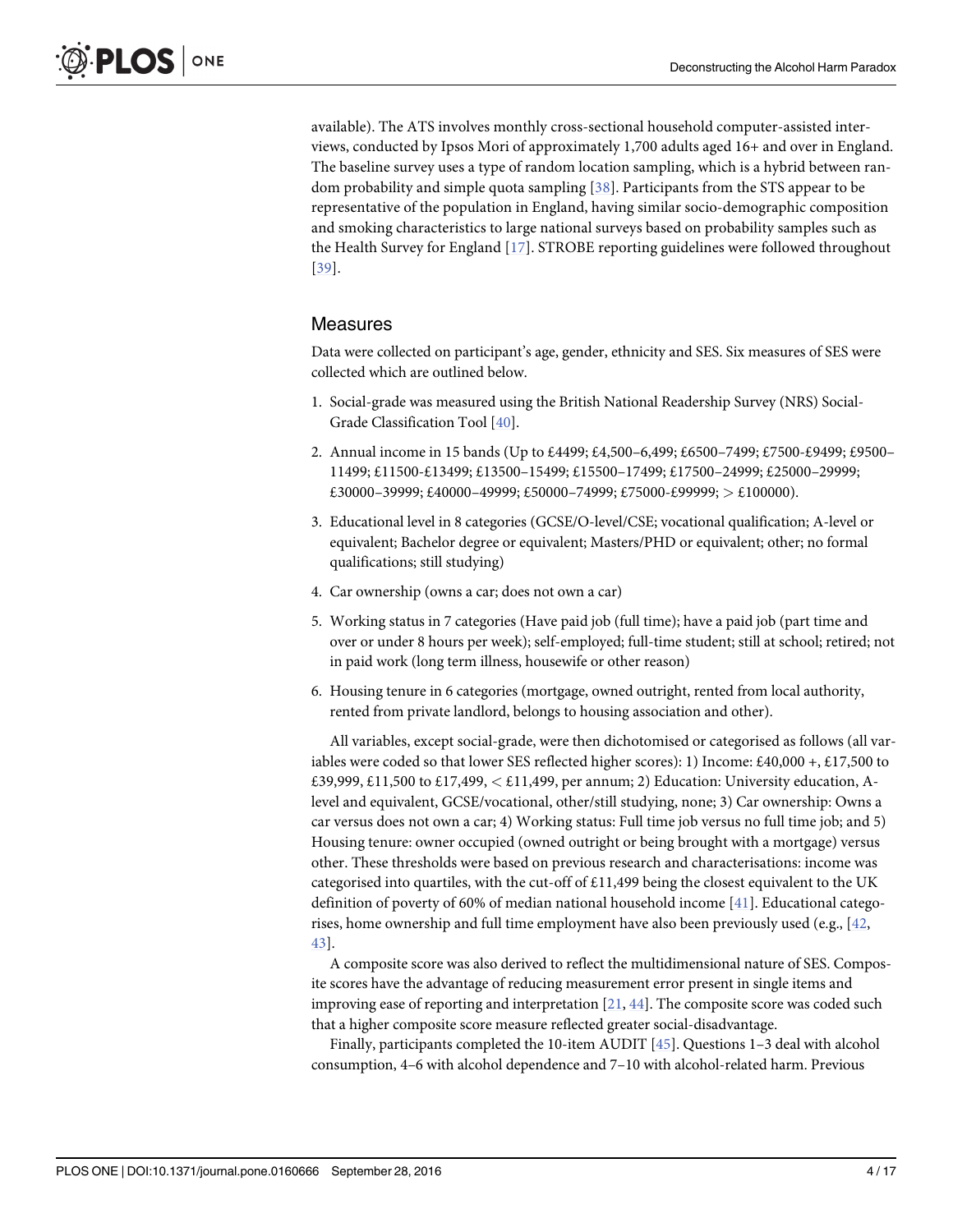<span id="page-4-0"></span>research suggests these three AUDIT dimensions provide sensitive and coherent measures of alcohol consumption, harm and dependence [\[45,](#page-15-0) [46\]](#page-15-0).

#### Analysis

All analyses were conducted in R version 3.1.2. Percentages of missing values for the predictor variables of interest were as follows: gender =  $0\%$ , age =  $0\%$ , social-grade =  $0\%$ , ethnicity =  $0.5\%$ , home ownership =  $1.0\%$ , full time work =  $0.3\%$ , income =  $42.8\%$ , car ownership =  $1.2\%$ . Missing data for the 10 items of the AUDIT ranged from 0.1 to 0.8%. Missing data were imputed by multiple imputation using the Amelia 11 package [[47](#page-15-0)]. Little's test suggested that income data may not have been missing at random  $[48]$  $[48]$ . The number of imputed data sets was set to 20  $[49]$  $[49]$  $[49]$ and results combined using Rubin's Rules [[50](#page-15-0)].

A SES composite score, based on all 6 measures of SES, was derived using Multiple Correspondence Analysis (MCA) applied using the FactoMineR package  $[51]$  $[51]$ . Weights for the composite score comprised of those for the first three components; the assumption being that the variation explained by these is sufficient to adequately represent the original values [\[52\]](#page-15-0).

The analysis proceeded as follows:

1. Sample characteristics

Data were weighted for important prevalence statistics using the "Survey" R package [[53](#page-15-0)], in order to match the population in England. Generalised Linear Models (GLM), specifying the quasi-binomial distribution, were used to assess the association between socio-demographic characteristics and abstinence/alcohol use.

2. Identifying the Alcohol Harm Paradox

Separate GLMs, specifying the Gaussian family, were run to assess the associations between the composite measure and AUDIT dimension scores. Associations with AUDIT-C, AUDI-T-Harm and AUDIT-Dependence were only assessed among those who reported alcohol consumption. All analyses were adjusted for age, gender and ethnicity (and alcohol consumption when assessing AUDIT-Harm and AUDIT-Dependence). The associations between the SES measures and each of its 10 component scales were also assessed in sensitivity analyses (see [S1 Table](#page-13-0)).

- 3. Does the Alcohol Harm Paradox exist across different measures of SES? In order to assess whether the composite score suitably reflected the associations between the individual SES measures and the outcomes of interest, additional models were run which regressed the 6 individual SES measures onto the residuals of the fully adjusted models. Lack of association would suggested that the residual variance is simply noise, while significant relationships would suggest that the individual items may explain additional patterns in AUDIT dimension scores and drinking status not captured by the composite measure. Further GLMs were then run to assess the association between these individual measures and the three AUDIT dimension scores.
- 4. Is the Alcohol Harm Paradox moderated by demographic characteristics? Possible moderation effects of gender and age were assessed by including interaction terms in the GLM models. Moderation effects were only assessed for the composite score due to ease of reporting, as it aims to reflect the multifaceted nature of SES, had the most consistent relationships with the ten questions of the AUDIT (see  $\Sigma1$  Table), and is less susceptible to measurement error [\[21\]](#page-14-0).

For all analyses, age was categorised as the assumptions of linearity and linearity of the logit were violated.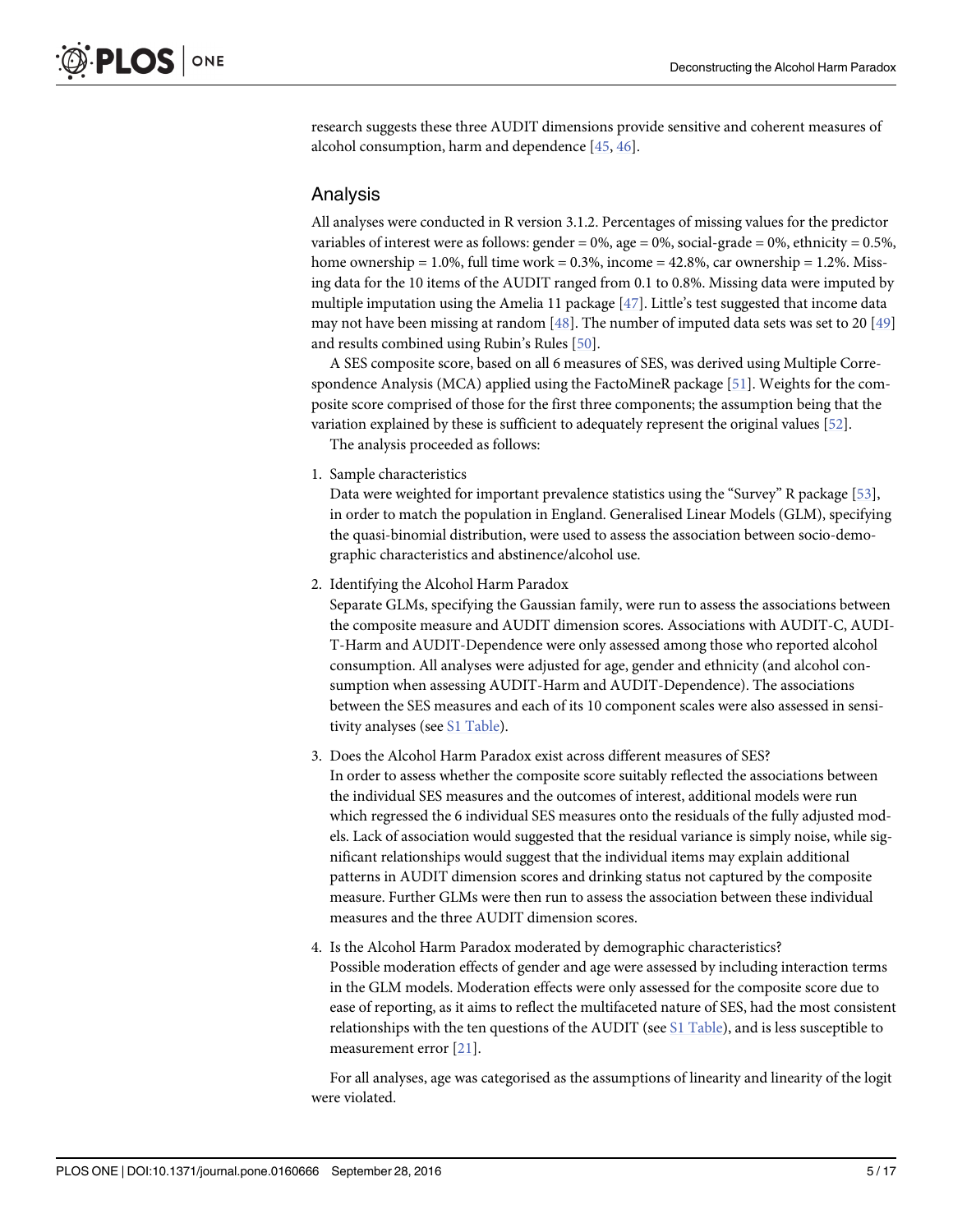<span id="page-5-0"></span>

|                | All participants ( $n = 31,878$ ) | Non-Drinkers ( $n = 10339$ ) | Drinkers ( $n = 21539$ ) | OR (95%CI) unadjusted    |
|----------------|-----------------------------------|------------------------------|--------------------------|--------------------------|
| Gender %(n)    |                                   |                              |                          |                          |
| Male           | 51.1 (16279)                      | 45.9 (4748)                  | 53.5 (11531)             | Reference                |
| Female         | 48.9 (15599)                      | 54.1 (5591)                  | 46.5 (10008)             | 0.74 (0.70 to 0.77)***   |
| Age $%$ (n)    |                                   |                              |                          |                          |
| $16 - 24$      | 16.0 (5092)                       | 18.2 (1879)                  | 14.9 (3113)              | Reference                |
| $25 - 34$      | 15.4 (4917)                       | 19.2 (1983)                  | 13.6 (2934)              | 0.87 (0.80 to 0.94)***   |
| $35 - 44$      | 14.6 (4646)                       | 15.9 (1647)                  | 13.9 (2999)              | 1.06 (0.98 to 1.16)      |
| $45 - 54$      | 15.1 (4816)                       | 12.7 (1315)                  | 16.3 (3501)              | 1.56 (1.43 to 1.70)***   |
| $55 - 64$      | 15.0 (4792)                       | 12.1 (1249)                  | 16.4 (3543)              | 1.66 (1.52 to 1.81)***   |
| $65+$          | 23.9 (7615)                       | 21.9 (2266)                  | 24.8 (5349)              | 1.38 (1.28 to 1.49)***   |
| Ethnicity %(n) |                                   |                              |                          |                          |
| White          | 83.2 (26028)                      | 61.3 (6344)                  | 92.9 (20001)             | Reference                |
| Non-white      | 16.8 (5333)                       | 38.7 (4008)                  | 7.07 (1525)              | $0.12$ (0.11 to 0.13)*** |

#### Table 1. Demographic characteristics overall and as a function of drinking status (Drinker versus Non-Drinker).

#### Note:

\*\*\* significant difference p<0.001.

doi:10.1371/journal.pone.0160666.t001

# **Results**

#### Sample characteristics

Data were collected on 31,878 participants between March 2014 and September 2015. Sixtyeight per cent of participants reported that they drank alcohol (95%CI 67.0 to 68.1;  $n = 21539$ ; Weighted = 70.7, 95%CI 70.2 to 71.2,  $n = 22538$ ). Table 1 shows the demographic characteristics of participants overall and as a function of their drinking status. Women and those of nonwhite ethnicity had lower odds of consuming alcohol; while those of an older age were more likely to report that they drank than those aged 16–24.

# Identifying the Alcohol Harm Paradox

The composite score was derived using the weights from the MCA given in Table 2. The derived composite score was found to have good internal consistency (standardised Cronbach alpha of: 0.64). Reliability decreased when SES measures were dropped, with the greatest decline being the exclusion of social-grade (Cronbach alpha to 0.53).

[Table 3](#page-6-0) shows the results of the linear regression analyses assessing the association between the composite score with drinking status and the three AUDIT dimensions. Those with higher composite scores had lower odds of drinking alcohol compared to those with lower composite scores (non-drinkers composite score:  $M = 12.5$ ,  $SD \pm 3.93$ ; drinkers composite score:  $M = 10.5$ ,

| . www.composition.com/windows/web/ind/windows/windows/windows/web/indows/en |             |  |  |  |  |  |
|-----------------------------------------------------------------------------|-------------|--|--|--|--|--|
| <b>Dimension</b>                                                            | Eta squared |  |  |  |  |  |
| Home ownership                                                              | 0.406       |  |  |  |  |  |
| Full time work                                                              | 0.453       |  |  |  |  |  |
| Income                                                                      | 0.878       |  |  |  |  |  |
| +16 Education                                                               | 1.167       |  |  |  |  |  |
| Car ownership                                                               | 0.186       |  |  |  |  |  |
| Social-grade                                                                | 1.631       |  |  |  |  |  |

Table 2. ETA squared values (weights) for the dimensions of the composite score.

doi:10.1371/journal.pone.0160666.t002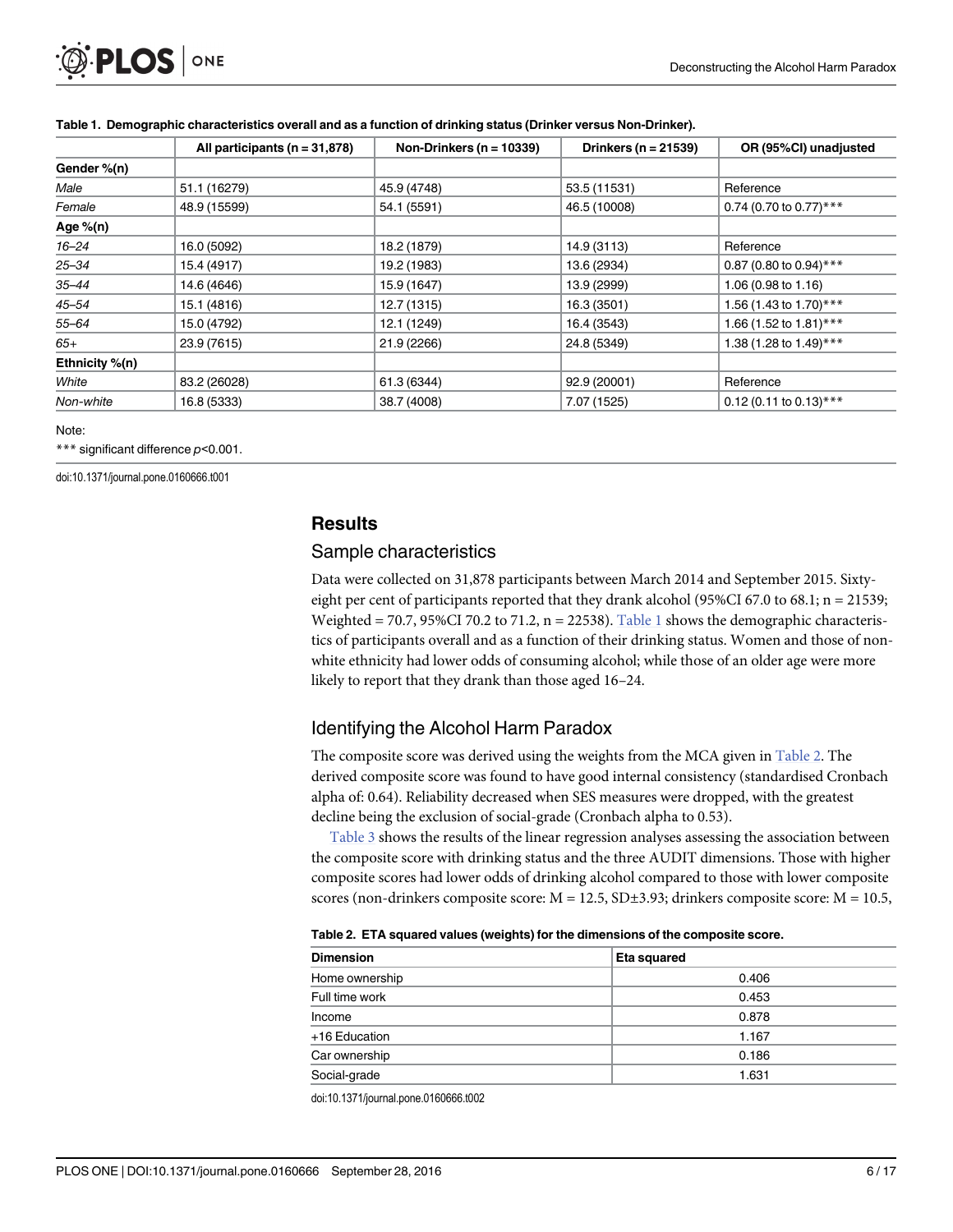|         | <b>Adjustment</b>          | Drinkers versus non-<br>drinkers | <b>AUDIT-C</b>                             | <b>AUDIT-Harm</b>               | <b>AUDIT-Dependence</b>                   |  |
|---------|----------------------------|----------------------------------|--------------------------------------------|---------------------------------|-------------------------------------------|--|
|         |                            | OR (95%CI) $p$                   | $\beta$ (95%CI) p                          | $\beta$ (95%CI) p               | β(95%CI) p                                |  |
| Model 1 | None                       | 0.873 (0.867 to 0.879) 0.001     | $-0.050$ ( $-0.059$ to $-0.041$ )<br>0.001 | 0.011(0.005 to 0.016)<br>0.001  | $0.018(0.015 \text{ to } 0.021)$<br>0.001 |  |
| Model 2 | Gender, age &<br>ethnicity | 0.862 (0.856 to 0.869) 0.001     | $-0.036$ ( $-0.045$ to $-0.027$ )<br>0.001 | 0.013(0.008 to 0.019)<br>0.001  | 0.020 (0.017 to 0.023)<br>0.001           |  |
| Model 3 | + AUDIT-C                  |                                  |                                            | 0.022 (0.017 to 0.027)<br>0.001 | 0.024 (0.021 to 0.027)<br>0.001           |  |

#### <span id="page-6-0"></span>[Table 3.](#page-5-0) Association between the composite SES score with drinking status and the three dimensions of the AUDIT.

Note: NA = Not applicable; composite score was mean centred

doi:10.1371/journal.pone.0160666.t003

 $SD±$  3.72). In the fully adjusted models, increasing social-disadvantage was positively associated with both AUDIT-Harm and AUDIT-Dependence scores.

# Does the Alcohol Harm Paradox exist across different measures of SES?

The results of the residual analyses, whereby the 6 individual SES measures were regressed onto the residuals of the fully adjusted models in Table 3, are given in [Table 4](#page-7-0). Although it appears that the majority of residual variance may be noise for drinking status and AUDIT-C, significant relationships between some of the SES measures and residuals, particularly education and social-grade, were found for AUDIT-Dependence and AUDIT-Harm. This suggests that some non-linear associations between the various SES measures and AUDIT-Dimensions may exist.

[Table 5](#page-8-0) shows the association between the individual measures of SES and drinking status (i.e. drinker versus non-drinker). In the adjusted analyses, the odds of being a drinker decreased linearly with decreasing social-grade, income and educational attainments. Those who did not own a car, did not own their own home, and were not in full time work, also had lower odds of reporting that they drank alcohol.

[Table 6](#page-9-0) shows the average AUDIT-C scores as a function of the various SES measures and the results of the regression analysis assessing whether SES was a significant predictor of consumption. Although all social-grades and incomes had lower AUDIT-C scores relative to the reference categories AB and  $\geq$ £40,000, the relationship was U-shaped. In contrast, the relationship with education was linear whereby AUDIT-C scores decreased with increasingly fewer qualifications. Lower AUDIT-C scores were also found among those not in full-time work. The findings were inconclusive as to whether or not an association was present with car and home ownership.

Tables  $\overline{Z}$  and  $\underline{8}$  $\underline{8}$  $\underline{8}$  show the average AUDIT-Harm and AUDIT-Dependence scores as a function of the various SES measures; and the results of the regression analysis assessing whether SES is a significant predictor of alcohol-related harm and dependence. For income, education and social-grade, AUDIT-Harm scores were largest in the most disadvantaged groups (i.e.  $\leq$ £11,499, no qualifications and E), with a number of non-significant associations for less disadvantaged groups. Those who did not own their own their own home and were not in full time work also had higher AUDIT-Harm scores. The findings were inconclusive as to whether or not an association was present with car ownership.

Non-linear relationships were found between education and social-grade with AUDIT-Dependence scores. Although lower scores were found among all social-grades relative to AB and educational attainments relative to having a university qualification, similar scores were found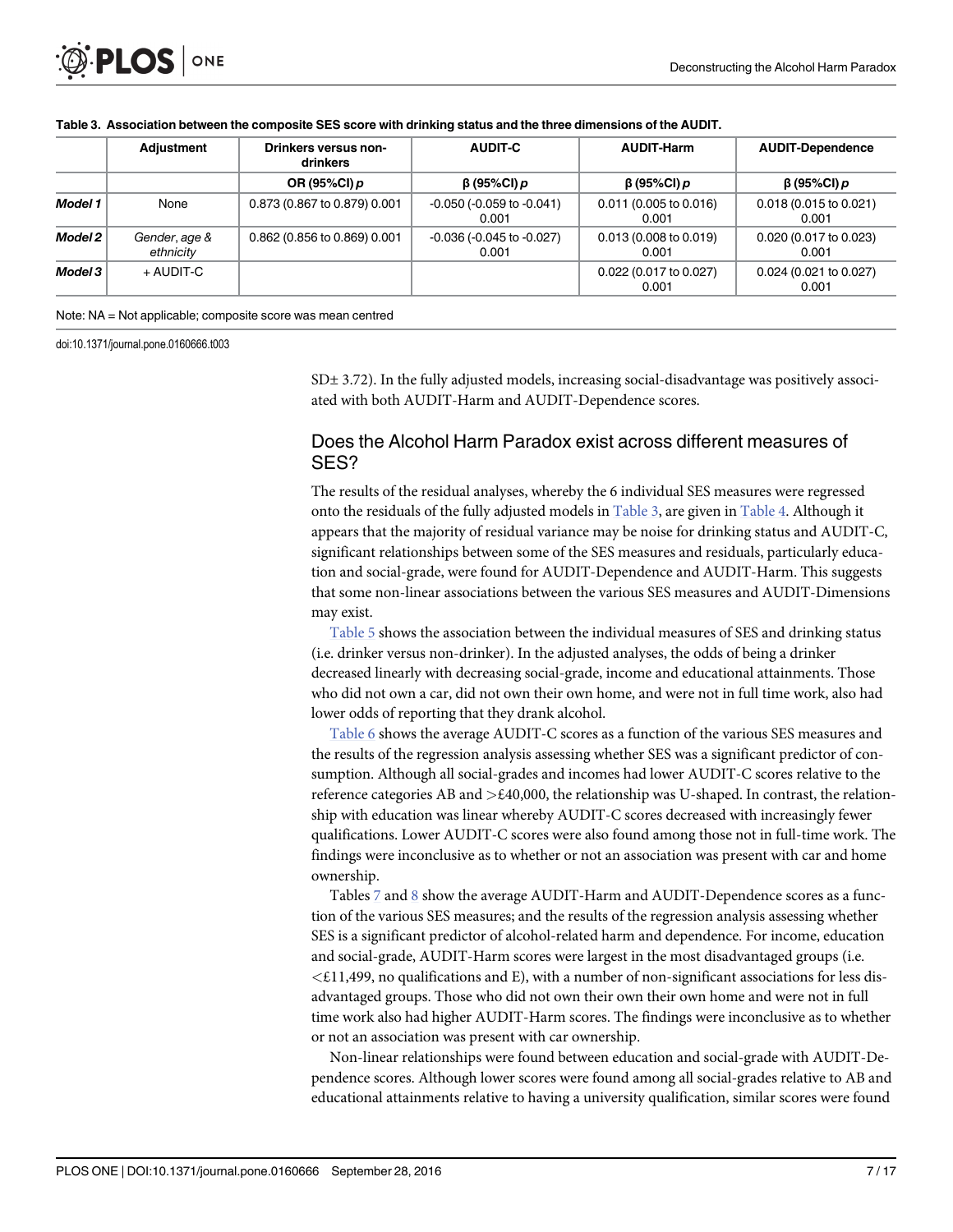<span id="page-7-0"></span>

|                        | <b>Drinkers versus non-drinkers</b> | <b>AUDIT-C</b>                | <b>AUDIT-Harm</b>                | <b>AUDIT-Dependence</b>              |
|------------------------|-------------------------------------|-------------------------------|----------------------------------|--------------------------------------|
|                        | $\beta$ (95%CI)                     | $\beta$ (95%CI)               | $\beta$ (95%CI)                  | $\beta$ (95%CI)                      |
| Social-grade %(n)      |                                     |                               |                                  |                                      |
| АB                     | Reference                           | Reference                     | Reference                        | Reference                            |
| C1                     | $0.09$ (< $0.01$ to $0.18$ )        | -0.09 (-0.19 to 0.01)         | $-0.03$ ( $-0.09$ to $0.02$ )    | $-0.04$ ( $-0.07$ to $\leq 0.01$ )*  |
| C <sub>2</sub>         | 0.15 (0.03 to 0.27) $*$             | -0.10 (-0.23 to 0.03)         | -0.15 (-0.22 to -0.08)***        | $-0.05$ ( $-0.10$ to $\leq -0.01$ )* |
| D                      | $0.05$ (-0.01 to 0.21)              | -0.26 (-0.43 to -0.08)**      | -0.17 (-0.26 to -0.07)**         | $-0.10$ (-0.16 to $-0.04$ )**        |
| E                      | 0.26 (0.07 to 0.45) **              | $0.18$ (-0.04 to 0.40)        | $0.03$ (-0.10 to 0.15)           | $0.08$ (<-0.01 to 0.15)              |
| Home ownership %(n)    |                                     |                               |                                  |                                      |
| Yes                    | Reference                           | Reference                     | Reference                        | Reference                            |
| No                     | $-0.01$ (-0.17 to -0.04) ***        | $0.17$ (0.1 to 0.24)***       | 0.12 (0.08 to 0.16)***           | 0.07 (0.05 to 0.10)***               |
| Income $%$ (n)         |                                     |                               |                                  |                                      |
| $k40.000 +$            | Reference                           | Reference                     | Reference                        | Reference                            |
| Ł17,500 to Ł39,999     | $-0.02$ ( $-0.11$ to $0.06$ )       | -0.22 (-0.32 to -0.12)***     | $0.04$ (-0.01 to 0.09)           | $-0.01$ ( $-0.04$ to $0.02$ )        |
| Ł9,500 to Ł17,499      | $-0.13$ ( $-0.26$ to $< 0.01$ )     | $-0.38$ (-0.50 to -0.26)***   | 0.09 (0.02 to 0.15)*             | 0.02 (-0.03 to 0.07)                 |
| $<$ Ł11,499            | $0.01$ (-0.12 to 0.14)              | $-0.01$ ( $-0.14$ to $0.13$ ) | 0.28 (0.19 to 0.36)***           | 0.09 (0.04 to 0.14)***               |
| Car ownership %(n)     |                                     |                               |                                  |                                      |
| Yes                    | Reference                           | Reference                     | Reference                        | Reference                            |
| No                     | -0.01 (-0.07 to 0.05)               | (<0.01 (-0.06 to 0.07)        | 0.04 (< $0.01$ to 0.08)*         | 0.05 (0.03 to 0.07)***               |
| Education %(n)         |                                     |                               |                                  |                                      |
| <b>University</b>      | Reference                           | Reference                     | Reference                        | Reference                            |
| A-level and equivalent | 0.14 (0.05 to 0.23) **              | 0.27 (0.17 to 0.37)***        | $-0.09$ ( $-0.14$ to $-0.03$ )** | $-0.05$ (-0.08 to $-0.01$ )***       |
| GCSE/vocational        | 0.02 (-0.08 to 0.11)                | $0.08$ (-0.03 to 0.18)        | $-0.16$ (-0.22 to $-0.01$ )***   | $-0.09$ (-0.13 to -0.06)***          |
| Other/still studying   | 0.14 (0.01 to 0.27) $*$             | $0.02$ (-0.12 to 0.16)        | -0.24 (-0.32 to -0.16)***        | -0.12 (-0.17 to -0.07)***            |
| None                   | $-0.13$ ( $-0.26$ to $0.01$ )       | $<$ 0.01 (-0.16 to 0.16)      | -0.25 (-0.34 to -0.17)***        | $-0.12$ (-0.18 to $-0.07$ )***       |
| Full time work %(n)    |                                     |                               |                                  |                                      |
| Yes                    | Reference                           | Reference                     | Reference                        | Reference                            |
| No                     | 0.10 (0.04 to 0.16) ***             | 0.24 (0.17 to 0.30)***        | 0.13 (0.09 to 0.17)***           | $0.06$ (0.03 to 0.08)***             |

[Table 4.](#page-6-0) Association between the individual SES measures and residuals of the adjusted models assessing the association between the composite score with drinking and the three AUDIT dimensions with adjustment for composite scores.

Note:

\*significant difference p<0.05;

\*\* significant difference p<0.01;

\*\*\* significant difference p<0.001

doi:10.1371/journal.pone.0160666.t004

amongst those of middle level SES, whilst the difference was greatest for those of the lowest SES. A linear association was noted with income, whereby decreasing income was associated with greater AUDIT-Dependence scores. Not owning a home or car and not being in full time work were also associated with greater dependency.

# Is the Alcohol Harm Paradox moderated by demographic characteristics?

[Table 9](#page-12-0) shows the results of the moderation analysis. The coefficient for the composite score can be interpreted as the effect on AUDIT dimension measures when age and gender are equal to zero i.e. for those aged 16–24 years of age and males, respectively. The decrease in AUDIT-C and increase in AUDIT-Harm with greater social-disadvantage, as measured by the composite score, did not appear to be moderated by gender. In contrast, increasing AUDIT-Dependence scores with increasing social-disadvantage was found to be greatest among men.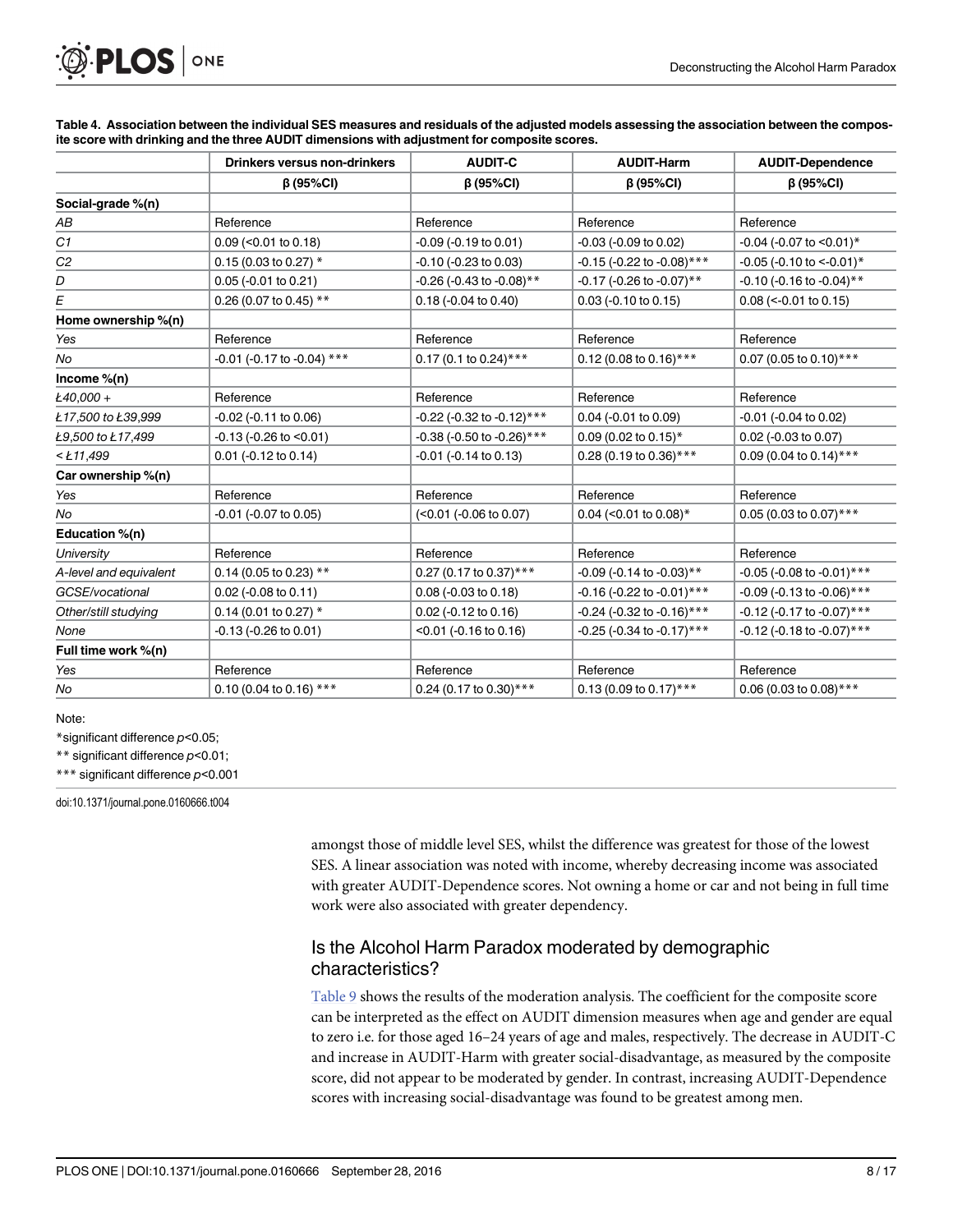<span id="page-8-0"></span>

|                           | All participants<br>$(n = 31,878)$ | <b>Non-Drinkers</b><br>$(n = 10339)$ | <b>Drinkers</b><br>$(n = 21539)$ | OR (95%CI)<br>unadjusted | OR (95%CI) adjusted for<br>gender, age and ethnicity |
|---------------------------|------------------------------------|--------------------------------------|----------------------------------|--------------------------|------------------------------------------------------|
| Social-grade %(n)         |                                    |                                      |                                  |                          |                                                      |
| АB                        | 21.0 (6692)                        | 12.3 (1275)                          | 25.1 (5417)                      | Reference                | Reference                                            |
| C1                        | 30.7 (9798)                        | 26.2 (2706)                          | 32.9 (7092)                      | 0.62 (0.57 to 0.66)***   | 0.68 (0.63 to 0.74)***                               |
| C <sub>2</sub>            | 21.0 (6704)                        | 20.7 (2145)                          | 21.2 (4559)                      | 0.50 (0.46 to 0.54)***   | 0.49 (0.45 to 0.54)***                               |
| D                         | 16.0 (5112)                        | 23.3 (2404)                          | 12.6 (2708)                      | 0.27 (0.24 to 0.29)***   | 0.30 (0.27 to 0.33)***                               |
| E                         | 11.2 (3572)                        | 17.5 (1809)                          | 8.2 (1763)                       | 0.23 (0.21 to 0.25)***   | 0.24 (0.22 to 0.27)***                               |
| Home ownership %<br>(n)   |                                    |                                      |                                  |                          |                                                      |
| Yes                       | 59.7 (18502)                       | 49.1 (5082)                          | 65.6 (14126)                     | Reference                | Reference                                            |
| No                        | 40.3 (12300)                       | 50.9 (5270)                          | 34.4 (7400)                      | 0.51 (0.48 to 0.53)***   | $0.54$ (0.51 to 0.57)***                             |
| Income $%$ (n)            |                                    |                                      |                                  |                          |                                                      |
| Ł40,000 +                 | 25.7 (8007)                        | 18.2 (1881)                          | 29.7 (6449)                      | Reference                | Reference                                            |
| Ł17,500 to Ł39,999        | 31.9 (9862)                        | 28.6 (2959)                          | 33.8 (7265)                      | 0.72 (0.66 to 0.78)***   | 0.74 (0.68 to 0.80)***                               |
| Ł9,500 to Ł17,499         | 20.8 (6365)                        | 25.3 (2619)                          | 18.3 (3942)                      | 0.44 (0.40 to 0.48)***   | 0.48 (0.43 to 0.53)***                               |
| $<$ Ł11,499               | 21.6 (6569)                        | 28.0 (2896)                          | 18.0 (3868)                      | 0.39 (0.36 to 0.43)***   | 0.41 (0.38 to 0.45)***                               |
| Car ownership %(n)        |                                    |                                      |                                  |                          |                                                      |
| Yes                       | 33.1 (10567)                       | 28.0 (2903)                          | 35.6 (7663)                      | Reference                | Reference                                            |
| No                        | 66.9 (21312)                       | 72.0 (7449)                          | 64.4 (13863)                     | 0.71 (0.67 to 0.74)***   | 0.79 (0.74 to 0.83)***                               |
| Education %(n)            |                                    |                                      |                                  |                          |                                                      |
| <b>University</b>         | 27.4 (8723)                        | 22.0 (2280)                          | 29.9 (6443)                      | Reference                | Reference                                            |
| A-level and<br>equivalent | 18.1 (5778)                        | 15.4 (1593)                          | 19.4 (4185)                      | 0.93 (0.86 to 1.00)      | 0.81 (0.75 to 0.89)***                               |
| GCSE/vocational           | 28.4 (9047)                        | 28.5 (2955)                          | 28.3 (6093)                      | 0.73 (0.68 to 0.78)***   | $0.55$ (0.51 to 0.59)***                             |
| Other/still studying      | 8.5 (2704)                         | 8.4(871)                             | 8.5 (1833)                       | 0.74 (0.68 to 0.82)***   | 0.53 (0.47 to 0.59)***                               |
| None                      | 17.6 (5626)                        | 25.6 (2653)                          | 13.8 (2973)                      | 0.40 (0.37 to 0.43)***   | 0.26 (0.24 to 0.29)***                               |
| Full time work %(n)       |                                    |                                      |                                  |                          |                                                      |
| Yes                       | 47.4 (14621)                       | 44.9 (4644)                          | 48.8 (10502)                     | Reference                | Reference                                            |
| No                        | 52.6 (16181)                       | 55.1 (5707)                          | 51.2 (11024)                     | 0.85 (0.81to 0.91)***    | 0.72 (0.67 to 0.76)***                               |

[Table 5.](#page-6-0) Socio-demographic characteristics and AUDIT dimension scores overall and as a function of drinking status (Drinker versus Non-Drinker).

#### Note:

\*\*\* significant difference p<0.001.

doi:10.1371/journal.pone.0160666.t005

Interactions were also found between the three AUDIT dimensions and age. The findings were inconclusive as to whether or not social-disadvantage was associated with AUDIT-C scores among younger age groups. In contrast, those aged 65+ were found to have lower scores with increasing social-disadvantage. AUDIT-Harm scores increased with decreasing SES among all age groups, except among those aged 55–64 where no association was found and those and 65+ in which higher composite scores were associated with lower harm scores. Higher AUDIT-Dependence scores were found with increasing composite scores among all age groups, with the strongest association in younger age groups.

#### **Discussion**

The Alcohol Harm Paradox emerged for a composite measure of SES. However, several SES indices showed additional non-monotonic associations with AUDIT-C, AUDIT-Harm and AUDIT-Dependence dimensions. The association between AUDIT-Dependence scores and lower SES was stronger for men. Lower SES was only associated with lower AUDIT-C scores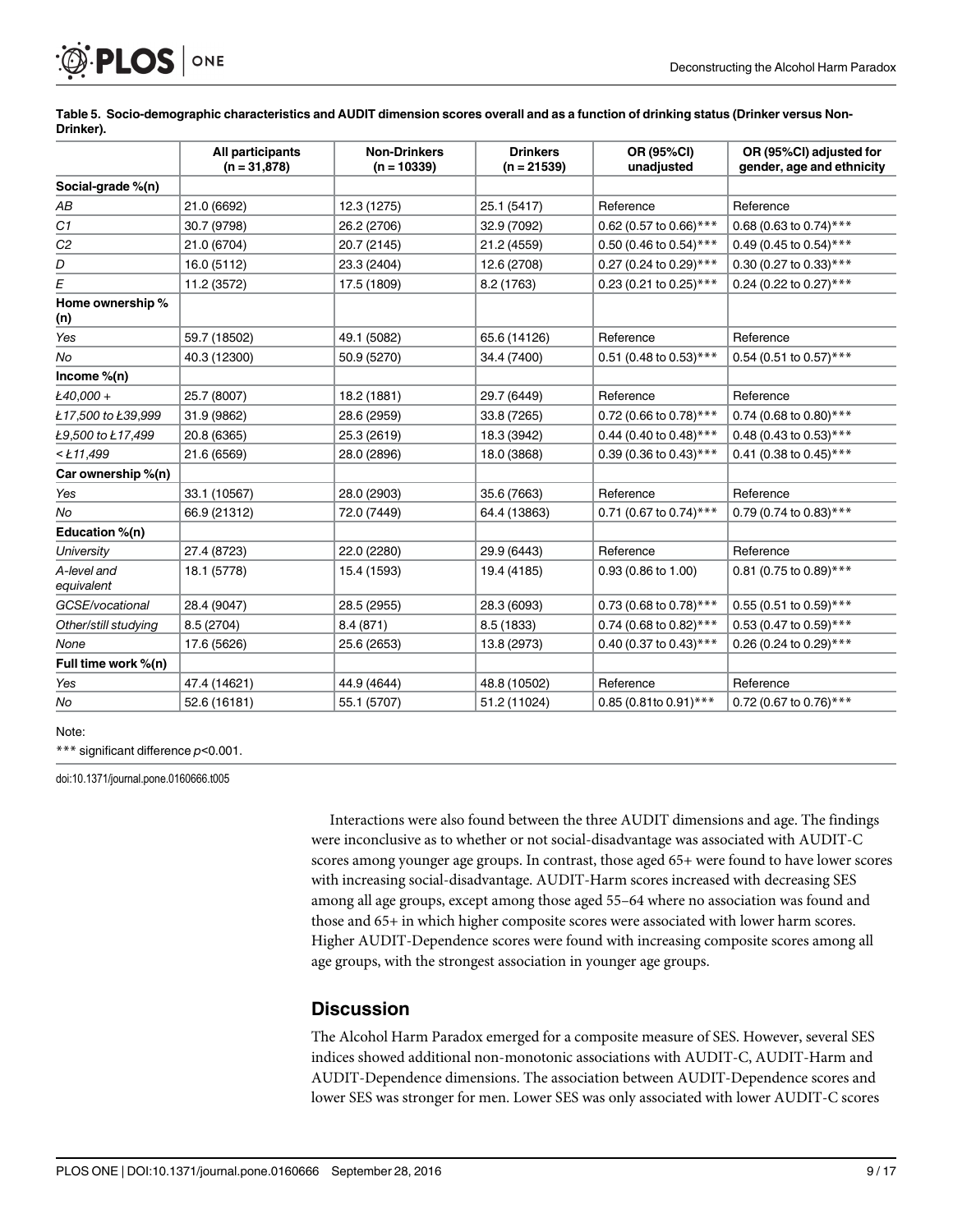<span id="page-9-0"></span>

|                        |      |           | <b>Unadjusted</b> |                    |         | Adjusted for gender, age and ethnicity |                         |         |  |
|------------------------|------|-----------|-------------------|--------------------|---------|----------------------------------------|-------------------------|---------|--|
|                        | M    | <b>SD</b> | β                 | 95%CI              | p       | β                                      | 95%CI                   | р       |  |
| Social-grade           |      |           |                   |                    |         |                                        |                         |         |  |
| AB                     | 4.21 | 2.33      | Reference         |                    |         | Reference                              |                         |         |  |
| C <sub>1</sub>         | 4.13 | 2.51      | $-0.08$           | $-0.17$ to 0.01    | 0.078   | $-0.19$                                | $-0.27$ to $-0.10$      | < 0.001 |  |
| C <sub>2</sub>         | 4.08 | 2.52      | $-0.13$           | $-0.23$ to $-0.03$ | 0.01    | $-0.28$                                | $-0.38$ to $-0.19$      | < 0.001 |  |
| D                      | 3.81 | 2.65      | $-0.39$           | $-0.51$ to $-0.28$ | < 0.001 | $-0.52$                                | $-0.63$ to $-0.41$      | < 0.001 |  |
| E                      | 4.04 | 2.85      | $-0.17$           | $-0.31$ to $-0.03$ | 0.014   | $-0.16$                                | $-0.29$ to $-0.03$      | 0.013   |  |
| Tenure                 |      |           |                   |                    |         |                                        |                         |         |  |
| Owns home              | 4.28 | 2.73      | Reference         |                    |         | Reference                              |                         |         |  |
| Does not own home      | 3.99 | 2.4       | 0.3               | 0.23 to 0.37       | < 0.001 | 0.05                                   | $-0.02$ to 0.12         | 0.188   |  |
| Income                 |      |           |                   |                    |         |                                        |                         |         |  |
| £40,000 +              | 4.44 | 2.76      | Reference         |                    |         | Reference                              |                         |         |  |
| £17,500 to £39,999     | 4.03 | 2.73      | $-0.4$            | $-0.50$ to $-0.31$ | < 0.001 | $-0.3$                                 | $-0.39$ to $-0.20$      | < 0.001 |  |
| £9,500 to £17,499      | 3.68 | 2.77      | $-0.75$           | $-0.87$ to $-0.64$ | < 0.001 | $-0.51$                                | $-0.62$ to $-0.40$      | < 0.001 |  |
| $<$ £11,499            | 4.03 | 3.01      | $-0.4$            | $-0.52$ to $-0.28$ | < 0.001 | $-0.2$                                 | $-0.32$ to $-0.09$      | < 0.001 |  |
| Car                    |      |           |                   |                    |         |                                        |                         |         |  |
| Owns car               | 4.12 | 2.46      | Reference         |                    |         | Reference                              |                         |         |  |
| Does not own car       | 4.07 | 2.56      | $-0.05$           | $-0.12$ to 0.02    | 0.163   | $-0.04$                                | $-0.11$ to 0.03         | 0.240   |  |
| Education              |      |           |                   |                    |         |                                        |                         |         |  |
| University             | 4.1  | 2.31      | Reference         |                    |         | Reference                              |                         |         |  |
| A-level and equivalent | 4.54 | 2.7       | $-0.57$           | $-0.68$ to $-0.46$ | < 0.001 | 0.19                                   | $0.10$ to 0.29          | < 0.001 |  |
| GCSE/vocational        | 4.09 | 2.57      | $-0.01$           | $-0.10$ to $0.08$  | 0.814   | $-0.08$                                | $-0.16$ to 0.01         | 0.066   |  |
| Other/still studying   | 3.94 | 2.44      | $-0.16$           | $-0.29$ to $-0.03$ | 0.019   | $-0.17$                                | $-0.30$ to $-0.05$      | 0.006   |  |
| None                   | 3.53 | 2.55      | $-0.57$           | $-0.68$ to $-0.46$ | < 0.001 | $-0.32$                                | $-0.42$ to $-0.21$      | < 0.001 |  |
| Work                   |      |           |                   |                    |         |                                        |                         |         |  |
| Full time work         | 4.26 | 2.5       | Reference         |                    |         | Reference                              |                         |         |  |
| Not in full time work  | 3.93 | 2.53      | $-0.33$           | $-0.40$ to $-0.26$ | < 0.001 |                                        | $0.2 \mid 0.13$ to 0.28 | < 0.001 |  |

#### [Table 6.](#page-6-0) Association between measures of socio-economic status and AUDIT-C scores (drinkers only n = 21539).

doi:10.1371/journal.pone.0160666.t006

among those aged 55+. Those aged 65+ also experienced less harm and dependence with decreasing SES than younger age groups.

Although these findings support the existence of the alcohol harm paradox, the presence of several monotonic relationships suggests that it may not work on a social gradient. Rather than running in a linear manner from top to bottom of the socioeconomic spectrum, it appears to be a phenomenon more of the very poorest. Previous studies have found wider differences in the proportion of individuals engaging in unhealthy behaviours between the bottom and top SES groups [\[54\]](#page-15-0) and that alcohol-related harm is disproportionately experienced by the most deprived [\[55](#page-15-0)]. Although we adjusted for several demographic characteristics some of this nonlinearity may be accounted for by other factors which are correlated with SES, including area level deprivation [[56](#page-15-0)], access to treatment  $[4, 5]$  $[4, 5]$  $[4, 5]$  $[4, 5]$  and marital status [[57](#page-15-0)].

These results also suggest that the Alcohol Harm Paradox may be somewhat dependent on the measure of SES which is used. A number of studies have similarly failed to report strong associations between measures of consumption/harm and both educational qualifications and assets (e.g. home ownership and durables); while stronger relationships have been noted with income and employment status [\[15,](#page-14-0) [19,](#page-14-0) [31\]](#page-14-0).

These findings have several implications. First they suggest that researchers should perhaps consider the measures of SES that have the most consistent linear relationship with measures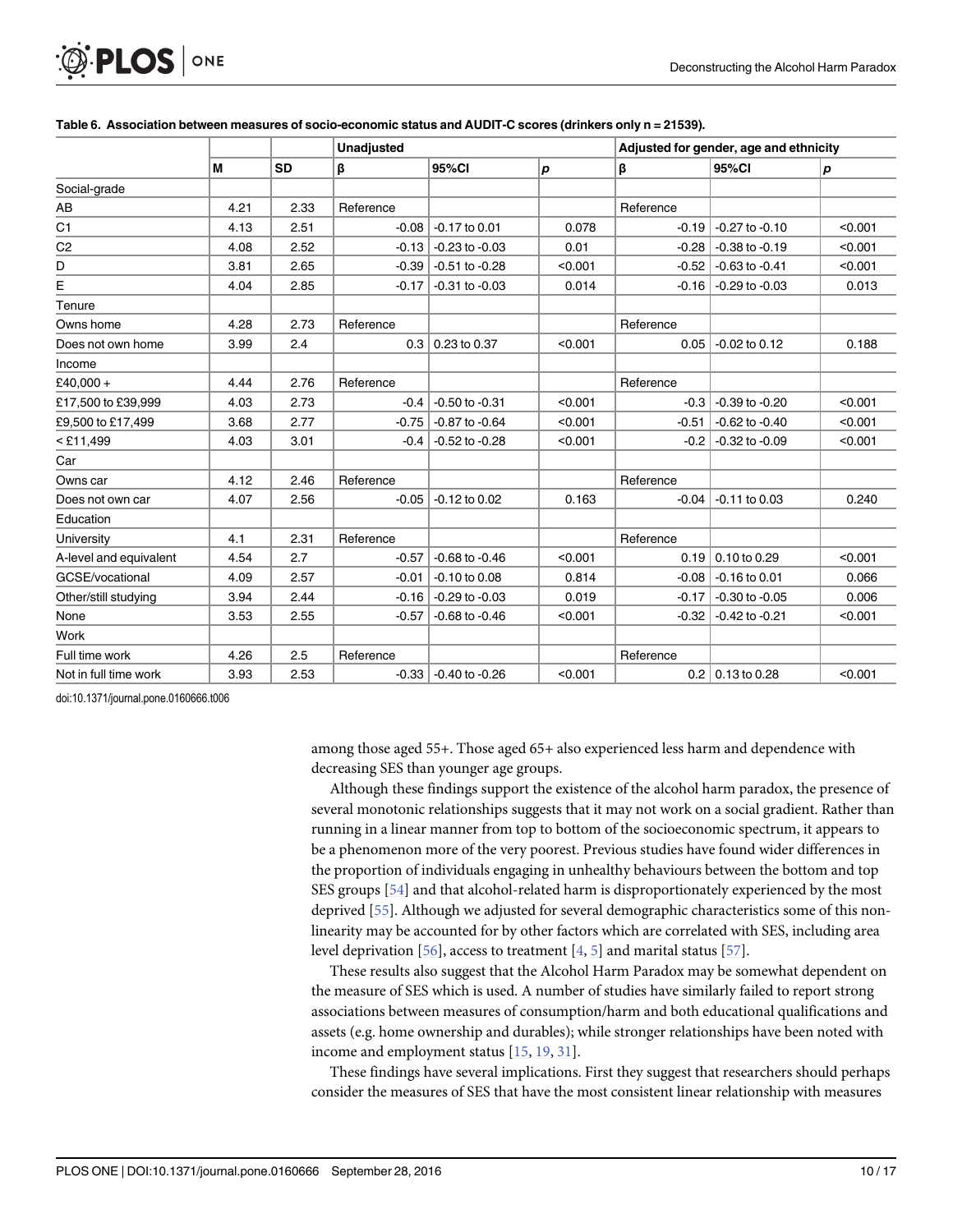|                                   |      |           | <b>Unadjusted</b> |                     |         | Adjusted for gender, ethnicity and<br>age |                     |                  | Adjusted for gender, ethnicity,<br>age and Audit-C |                   |                  |
|-----------------------------------|------|-----------|-------------------|---------------------|---------|-------------------------------------------|---------------------|------------------|----------------------------------------------------|-------------------|------------------|
|                                   | M    | <b>SD</b> | β                 | 95%CI               | р       | β                                         | 95%CI               | $\boldsymbol{p}$ | β                                                  | 95%CI             | $\boldsymbol{p}$ |
| Social-grade                      |      |           |                   |                     |         |                                           |                     |                  |                                                    |                   |                  |
| АB                                | 0.45 | 1.3       | Reference         |                     |         | Reference                                 |                     |                  | Reference                                          |                   |                  |
| C1                                | 0.57 | 1.49      | 0.12              | 0.06 to 0.17        | < 0.001 | 0.01                                      | $-0.05$ to $0.06$   | 0.826            | 0.05                                               | $< 0.01$ to 0.10  | 0.035            |
| C <sub>2</sub>                    | 0.49 | 1.42      | 0.03              | $-0.03$ to $0.09$   | 0.284   | $-0.06$                                   | $-0.12$ to $< 0.01$ | 0.041            | 0.01                                               | $-0.04$ to $0.06$ | 0.75             |
| D                                 | 0.52 | 1.44      | 0.07              | $< 0.01$ to 0.14    | 0.044   | $-0.06$                                   | $-0.12$ to 0.01     | 0.09             | 0.07                                               | 0.01 to 0.13      | 0.031            |
| E                                 | 0.82 | 2.02      | 0.37              | 0.29 to 0.45        | < 0.001 | 0.29                                      | 0.21 to 0.37        | < 0.001          | 0.33                                               | 0.26 to 0.40      | < 0.001          |
| <b>Tenure</b>                     |      |           |                   |                     |         |                                           |                     |                  |                                                    |                   |                  |
| Owns home                         | 0.39 | 1.22      | Reference         |                     |         | Reference                                 |                     |                  | Reference                                          |                   |                  |
| Does not own home                 | 0.82 | 1.84      | 0.42              | 0.38 to 0.47        | < 0.001 | 0.21                                      | 0.17 to 0.26        | < 0.001          | 0.2                                                | 0.16 to 0.24      | < 0.001          |
| Income                            |      |           |                   |                     |         |                                           |                     |                  |                                                    |                   |                  |
| Ł40,000 +                         | 0.52 | 1.55      | Reference         |                     |         | Reference                                 |                     |                  | Reference                                          |                   |                  |
| Ł17,500 to Ł39,999                | 0.47 | 1.46      | $-0.05$           | $-0.10$ to 0.01     | 0.076   | $-0.02$                                   | $-0.07$ to 0.04     | 0.527            | 0.05                                               | $< 0.01$ to 0.10  | 0.043            |
| Ł9,500 to Ł17,499                 | 0.45 | 1.53      | $-0.06$           | $-0.13$ to $< 0.01$ | 0.056   | $-0.01$                                   | -0.07 to 0.06       | 0.867            | 0.12                                               | 0.05 to 0.18      | < 0.001          |
| $<$ Ł11,499                       | 0.78 | 2.16      | 0.26              | 0.19 to 0.34        | < 0.001 | 0.27                                      | 0.20 to 0.34        | < 0.001          | 0.32                                               | 0.25 to 0.39      | < 0.001          |
| Car ownership                     |      |           |                   |                     |         |                                           |                     |                  |                                                    |                   |                  |
| Owns car                          | 0.48 | 1.37      | Reference         |                     |         | Reference                                 |                     |                  | Reference                                          |                   |                  |
| Does not own car                  | 0.57 | 1.55      | 0.1               | 0.05 to 0.14        | < 0.001 | 0.06                                      | 0.02 to 0.10        | 0.006            | 0.02                                               | $-0.01$ to 0.06   | 0.178            |
| <b>Educational qualifications</b> |      |           |                   |                     |         |                                           |                     |                  |                                                    |                   |                  |
| University                        | 0.49 | 1.34      | Reference         |                     |         | Reference                                 |                     |                  | Reference                                          |                   |                  |
| A-level and equivalent            | 0.77 | 1.76      | 0.28              | 0.22 to 0.33        | < 0.001 | 0.07                                      | 0.02 to 0.13        | 0.012            | 0.03                                               | $-0.03$ to $0.08$ | 0.311            |
| GCSE/vocational                   | 0.55 | 1.53      | 0.06              | 0.01 to 0.11        | 0.02    | 0.01                                      | $-0.04$ to $0.06$   | 0.734            | 0.03                                               | $-0.02$ to $0.07$ | 0.243            |
| Other/still studying              | 0.42 | 1.27      | $-0.07$           | $-0.15$ to $< 0.01$ | 0.056   | $-0.06$                                   | $-0.14$ to 0.01     | 0.096            | $-0.02$                                            | $-0.09$ to $0.05$ | 0.526            |
| None                              | 0.35 | 1.31      | $-0.14$           | $-0.20$ to $-0.07$  | < 0.001 | 0.01                                      | $-0.06$ to $0.08$   | 0.765            | 0.09                                               | 0.03 to 0.15      | 0.005            |
| <b>Employment status</b>          |      |           |                   |                     |         |                                           |                     |                  |                                                    |                   |                  |
| Full time work                    | 0.55 | 1.42      | Reference         |                     |         | Reference                                 |                     |                  | Reference                                          |                   |                  |
| Not in full time work             | 0.53 | 1.53      | $-0.02$           | $-0.06$ to $0.02$   | 0.296   | 0.27                                      | 0.22 to 0.31        | < 0.001          | 0.22                                               | 0.18 to 0.26      | < 0.001          |

#### <span id="page-10-0"></span>[Table 7.](#page-6-0) Association between measures of socio-economic status and Audit-Harm scores (drinkers only n = 21539).

doi:10.1371/journal.pone.0160666.t007

of alcohol consumption, harm and possible dependence (i.e. income), if they wish to decipher the mechanisms of the Alcohol Harm Paradox. However, this approach may be an over-simplification as no single measure entirely captures the multifaceted nature of SES [\[43\]](#page-15-0); thus one may wish instead to use a composite score, which also has the advantage of reducing the effects of measurement error [\[21\]](#page-14-0). Secondly, these findings may explain the previous failure of alcohol control policies aimed at tackling health inequalities. For example, educational messages have had relatively little effect in reducing differences in consumption rates [[58](#page-16-0)]. Although, this is also likely to be a consequence of the provision of information and persuasion to reduce alcohol related harm occurring in an environment in which many competing messages are received in the form of marketing and social norms supporting drinking. In contrast, interventions which tackle affordability appear to be more fruitful. Research indicates that minimum unit pricing (MUP) would have a positive impact on reducing health inequalities, by targeting price increases on heavier drinkers in the lower SES groups who are at greatest risk of harm [[59](#page-16-0)]. Thirdly, these findings may help to elucidate the mechanisms of the Alcohol Harm Paradox. The association with income would suggest a materialistic explanation, while associations with occupational characteristics suggest possible psychosocial links between socioeconomic status and health. Thus it may be the case that those of lower SES experience greater harm as they have less access to health-care resources and have more deprived living conditions  $[4, 5]$  $[4, 5]$  $[4, 5]$  $[4, 5]$ .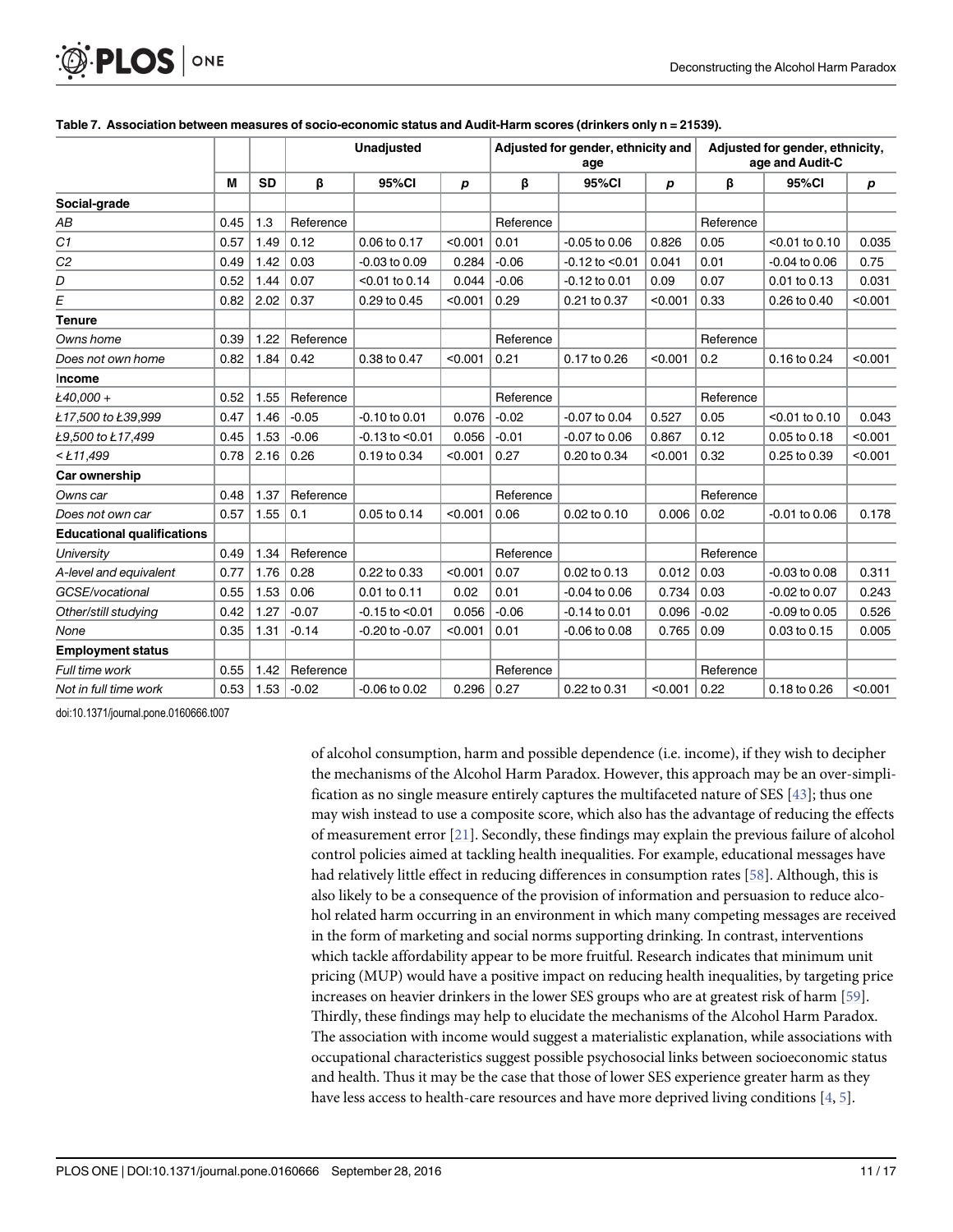|                          |      |           | <b>Unadjusted</b> |                   |                  |           | Adjusted for gender and age |         | Adjusted for gender, age and<br>Audit-C |                  |                  |
|--------------------------|------|-----------|-------------------|-------------------|------------------|-----------|-----------------------------|---------|-----------------------------------------|------------------|------------------|
|                          | M    | <b>SD</b> | β                 | 95%CI             | $\boldsymbol{p}$ | β         | 95%CI                       | p       | β                                       | 95%CI            | $\boldsymbol{p}$ |
| Social-grade             |      |           |                   |                   |                  |           |                             |         |                                         |                  |                  |
| АB                       | 0.13 | 0.61      | Reference         |                   |                  | Reference |                             |         | Reference                               |                  |                  |
| C1                       | 0.19 | 0.72      | 0.06              | 0.03 to 0.09      | < 0.001          | 0.01      | $-0.02$ to 0.04             | 0.39    | 0.03                                    | $<$ 0.01 to 0.06 | 0.022            |
| C <sub>2</sub>           | 0.22 | 0.86      | 0.09              | 0.06 to 0.12      | < 0.001          | 0.05      | 0.02 to 0.09                | 0.002   | 0.08                                    | 0.05 to 0.11     | < 0.001          |
| D                        | 0.22 | 0.87      | 0.09              | 0.05 to 0.13      | < 0.001          | 0.04      | $< 0.01$ to 0.08            | 0.066   | 0.09                                    | 0.06 to 0.13     | < 0.001          |
| E                        | 0.47 | 1.57      | 0.34              | 0.30 to 0.39      | < 0.001          | 0.31      | 0.26 to 0.36                | < 0.001 | 0.33                                    | 0.29 to 0.37     | < 0.001          |
| <b>Tenure</b>            |      |           |                   |                   |                  |           |                             |         |                                         |                  |                  |
| Owns home                | 0.12 | 0.62      | Reference         |                   |                  | Reference |                             |         | Reference                               |                  |                  |
| Does not own home        | 0.37 | 1.17      | 0.24              | 0.22 to 0.27      | < 0.001          | 0.16      | $0.14$ to $0.19$            | < 0.001 | 0.16                                    | 0.13 to 0.18     | < 0.001          |
| Income                   |      |           |                   |                   |                  |           |                             |         |                                         |                  |                  |
| Ł40,000 +                | 0.18 | 0.89      | Reference         |                   |                  | Reference |                             |         | Reference                               |                  |                  |
| Ł17,500 to Ł39,999       | 0.16 | 0.88      | $-0.02$           | $-0.06$ to $0.02$ | 0.275            | < 0.01    | $-0.04$ to 0.03             | 0.876   | 0.03                                    | $-0.01$ to 0.06  | 0.107            |
| Ł9,500 to Ł17,499        | 0.2  | 0.96      | 0.02              | $-0.02$ to $0.06$ | 0.383            | 0.05      | 0.01 to 0.09                | 0.022   | 0.1                                     | 0.06 to 0.15     | < 0.001          |
| $<$ Ł11,499              | 0.36 | 1.34      | 0.18              | 0.14 to 0.22      | < 0.001          | 0.19      | 0.15 to 0.23                | < 0.001 | 0.21                                    | 0.17 to 0.25     | < 0.001          |
| Car                      |      |           |                   |                   |                  |           |                             |         |                                         |                  |                  |
| Owns car                 | 0.15 | 0.68      | Reference         |                   |                  | Reference |                             |         | Reference                               |                  |                  |
| Does not own car         | 0.24 | 0.94      | 0.09              | 0.07 to 0.11      | < 0.001          | 0.07      | 0.05 to 0.10                | < 0.001 | 0.02                                    | <0.01 to 0.04    | 0.048            |
| <b>Education</b>         |      |           |                   |                   |                  |           |                             |         |                                         |                  |                  |
| University               | 0.16 | 0.69      | Reference         |                   |                  | Reference |                             |         | Reference                               |                  |                  |
| A-level and equivalent   | 0.29 | 0.94      | 0.13              | 0.10 to 0.17      | < 0.001          | 0.06      | $0.03$ to $0.10$            | < 0.001 | 0.04                                    | 0.01 to 0.07     | 0.013            |
| GCSE/vocational          | 0.22 | 0.89      | 0.06              | 0.03 to 0.09      | < 0.001          | 0.05      | 0.02 to 0.08                | 0.001   | 0.06                                    | 0.03 to 0.09     | < 0.001          |
| Other/still studying     | 0.18 | 0.75      | 0.02              | $-0.02$ to $0.07$ | 0.354            | 0.04      | <0.01 to 0.09               | 0.061   | 0.06                                    | 0.02 to 0.10     | 0.004            |
| None                     | 0.2  | 1.03      | 0.04              | 0.01 to 0.08      | 0.025            | 0.12      | 0.09 to 0.16                | < 0.001 | 0.16                                    | 0.12 to 0.20     | < 0.001          |
| <b>Employment status</b> |      |           |                   |                   |                  |           |                             |         |                                         |                  |                  |
| Full time work           | 0.2  | 0.76      | Reference         |                   |                  | Reference |                             |         | Reference                               |                  |                  |
| Not in full time work    | 0.21 | 0.93      | 0.01              | $-0.01$ to $0.04$ | 0.245            | 0.15      | 0.13 to 0.18                | < 0.001 | 0.13                                    | 0.11 to 0.16     | < 0.001          |

#### <span id="page-11-0"></span>[Table 8.](#page-6-0) Association between measures of socio-economic status and Audit-Dependence scores (drinkers only n = 21539).

doi:10.1371/journal.pone.0160666.t008

Previous studies have established that increasing social-disadvantage is associated with severity of dependence among men  $[27, 28]$  $[27, 28]$  $[27, 28]$ . There are numerous possible reasons for this: women tend to have a greater number of emotional supportive social relationships, which may protect against the consequences of being unemployed, being on a low income, lack of educational qualifications, and excessive alcohol use [\[60\]](#page-16-0). Alternatively, it could be the result of the type of beverage which is consumed or differences in drinking patterns and drinking occasions; or the gendered meaning of drinking [\[26](#page-14-0), [61](#page-16-0)–[63\]](#page-16-0).

The finding that the association between alcohol dependency and SES diminished in older age groups, whilst the association between consumption and SES increased, is also consistent with previous findings  $[24, 25]$  $[24, 25]$  $[24, 25]$ ; and suggests that the Alcohol Harm Paradox may be a phenomenon particularly associated with the young. A number of explanations for the Alcohol Harm Paradox have been put forward which may elucidate this moderation effect. One theory is that differences exist in drinking patterns, whereby those from lower SES consume a similar amount of alcohol per week but do so over a smaller number of days. Indeed, "binge drinking" culture is a particularly associated with young adults and lower SES groups  $[64, 65]$  $[64, 65]$  $[64, 65]$  $[64, 65]$  $[64, 65]$ . There could also be a confounding effect due to poly-behaviours such a poor diet and lack of exercise [\[66](#page-16-0)]; or perhaps those living in more deprived areas face greater barriers to accessing health services and alcohol interventions [[19](#page-14-0)]. Such poly behaviours and poor help-seeking have been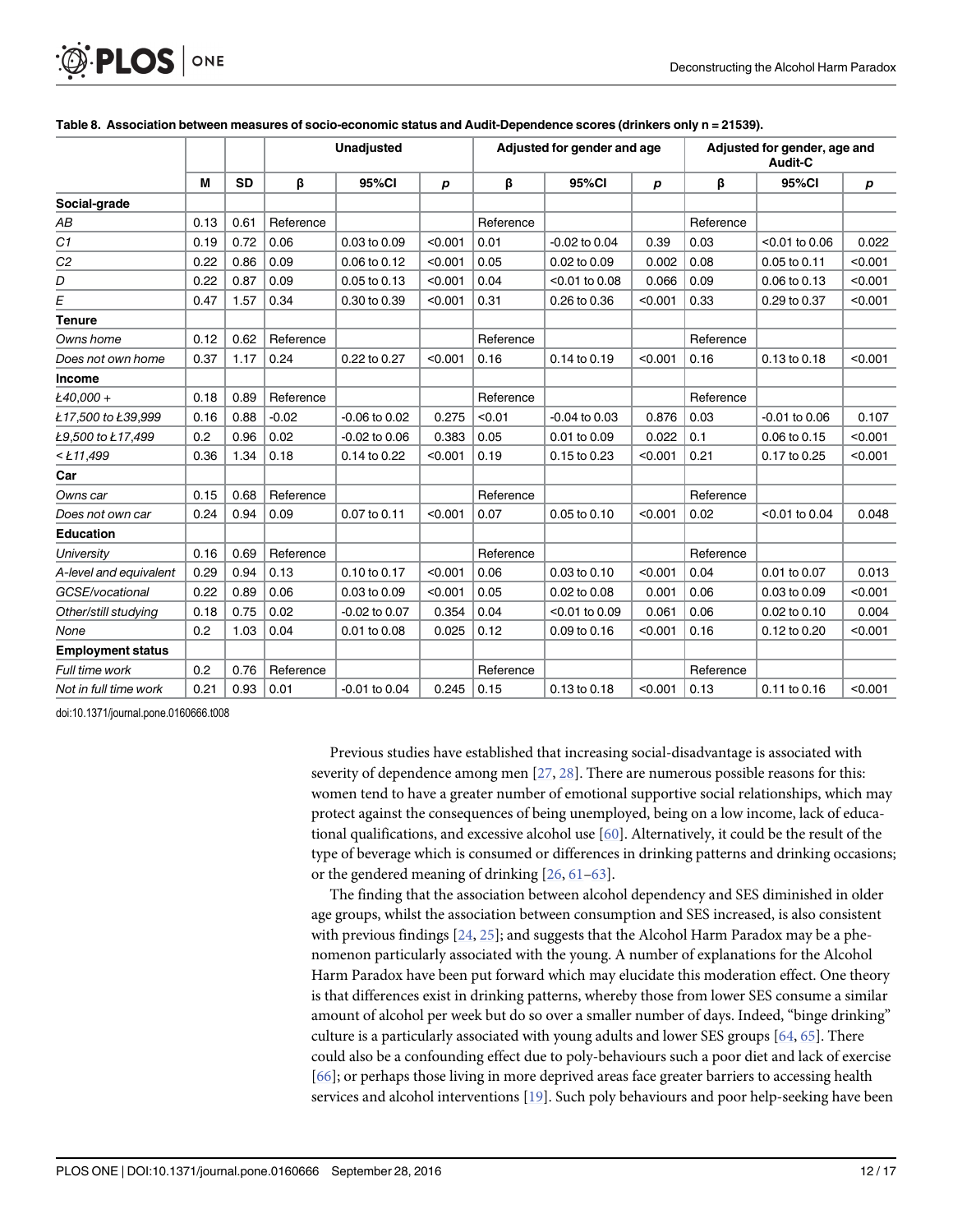<span id="page-12-0"></span>

|                              | <b>AUDIT-C</b> |                    |         | <b>AUDIT-Harm</b> |                    |         | <b>AUDIT-Dependence</b> |                     |         |  |
|------------------------------|----------------|--------------------|---------|-------------------|--------------------|---------|-------------------------|---------------------|---------|--|
|                              | β              | 95%CI              | p       | β                 | 95%CI              | р       | β                       | 95%CI               | p       |  |
| Intercept (Ref: male)        | 5.1            | 4.95 to 5.25       | < 0.001 | 0.47              | 0.38 to 0.53       | < 0.001 | $-0.03$                 | $-0.08$ to 0.02     | 0.249   |  |
| Gender                       | $-1.02$        | $-1.23$ to $-0.80$ | < 0.001 | $-0.23$           | $-0.36$ to $-0.10$ | 0.001   | 0.03                    | $-0.05$ to $0.10$   | 0.444   |  |
| Composite score              | $-0.11$        | $-0.14$ to $-0.08$ | < 0.001 | 0.04              | 0.02 to 0.06       | < 0.001 | 0.06                    | 0.05 to 0.07        | < 0.001 |  |
| Gender x Composite score     | < 0.01         | $-0.05$ to 0.04    | 0.834   | < 0.01            | $-0.03$ to $0.03$  | 0.983   | $-0.03$                 | $-0.04$ to $-0.01$  | 0.001   |  |
| Intercept (Ref: 16-24)       | 4.91           | 4.55 to 5.26       | < 0.001 | 1.02              | 0.8 to 1.24        | < 0.001 | $-0.02$                 | $-0.15$ to 0.10     | 0.730   |  |
| Aged 25-34                   | $-0.7$         | $-1.16$ to $-0.25$ | 0.003   | $-0.65$           | $-0.93$ to $-0.36$ | < 0.001 | 0.04                    | $-0.13$ to $0.20$   | 0.669   |  |
| Aged 35-44                   | $-0.57$        | $-1.00$ to $-0.13$ | 0.012   | $-0.84$           | $-1.11$ to $-0.56$ | < 0.001 | $-0.07$                 | $-0.22$ to $0.09$   | 0.408   |  |
| Aged 45-54                   | $-0.42$        | $-0.85$ to 0.01    | 0.055   | $-0.85$           | $-1.11$ to $-0.59$ | < 0.001 | $-0.04$                 | $-0.19$ to 0.11     | 0.585   |  |
| Aged 55-64                   | $-0.25$        | $-0.69$ to $0.18$  | 0.257   | $-0.75$           | $-1.02$ to $-0.48$ | < 0.001 | $-0.03$                 | $-0.18$ to 0.12     | 0.716   |  |
| Aged 65+                     | $-0.23$        | $-0.65$ to 0.19    | 0.278   | $-0.74$           | $-1.00$ to $-0.48$ | < 0.001 | 0.01                    | $-0.14$ to 0.16     | 0.933   |  |
| Composite score              | $-0.01$        | $-0.07$ to 0.06    | 0.854   | 0.05              | $<$ 0.01 to 0.09   | 0.035   | 0.1                     | 0.07 to 0.12        | < 0.001 |  |
| Aged 25-34 x Composite score | < 0.01         | $-0.09$ to $0.09$  | 0.971   | 0.01              | $-0.04$ to 0.07    | 0.603   | $-0.04$                 | $-0.07$ to $< 0.01$ | 0.032   |  |
| Aged 35-44 x Composite score | $-0.02$        | $-0.11$ to 0.07    | 0.699   | 0.04              | $-0.01$ to 0.10    | 0.137   | $-0.03$                 | $-0.06$ to 0.01     | 0.103   |  |
| Aged 45-54 x Composite score | $-0.04$        | $-0.13$ to 0.04    | 0.336   | 0.03              | $-0.02$ to 0.08    | 0.291   | $-0.04$                 | $-0.07$ to $-0.01$  | 0.019   |  |
| Aged 55-64 x Composite score | $-0.11$        | $-0.20$ to $-0.30$ | 0.011   | $-0.03$           | $-0.08$ to 0.02    | 0.28    | $-0.06$                 | $-0.09$ to $-0.03$  | < 0.001 |  |
| Aged 65+ x Composite score   | $-0.25$        | $-0.33$ to $-0.17$ | < 0.001 | $-0.06$           | $-0.11$ to $-0.01$ | 0.011   | $-0.08$                 | $-0.11$ to $-0.06$  | < 0.001 |  |

[Table 9.](#page-7-0) Moderation effects of gender and age on the association between composite measures of socio-economic status and AUDIT dimensions.

Note: Data were weighted to match the population in England; To correct for multiple comparisons the False Discovery Rate was applied (Benjamini and Yekutieli, 2001)

doi:10.1371/journal.pone.0160666.t009

shown to be more prevalent in younger age groups [[67](#page-16-0), [68](#page-16-0)]. The moderation effect of age may also be a methodological artefact. Older drinkers from lower SES groups could have been disproportionately excluded from the study as they are homeless or based in residential care/hospitals [\[69\]](#page-16-0). At the same time, research suggests that those from lower SES die from alcoholrelated disorders at a younger age, and so older age groups may reflect the 'healthier' drinkers from lower SES groups [\[18\]](#page-14-0).

This study has several strengths including its large sample size, use of multiple measures of SES and use of a validated measure of alcohol consumption and alcohol-related problems [\[45](#page-15-0)]. However, as with all cross-sectional surveys, caution should be taken when assigning cause and effect. It may be the case that SES has a direct influence on drinking behaviour or that drinking behaviour has an effect on SES measures. For example, those who experience greater alcohol problems may be more likely to become unemployed. Self-report measures are also susceptible to recall bias. This paper also makes the assumption that a measure of harmful alcohol use equates to actual alcohol-related harm. There is evidence to suggest that AUDIT scores are predictive of general health and disability, and that the AUDIT does as well as laboratory markers at predicting consumption [[70\]](#page-16-0). The findings are also consistent with previous studies which have used objective clinical measures [[19](#page-14-0)]. Another limitation is that moderation effects were only assessed using the composite score. However, this was found to be a reliable measure of SES and recognised the multifaceted nature of the phenomenon  $[21, 44]$  $[21, 44]$  $[21, 44]$  $[21, 44]$  $[21, 44]$ . Finally, although this paper assessed a wide range of SES measures which reflect those used previously  $[71]$  $[71]$  $[71]$ ; the measures did not fully address the social capital aspect of SES  $[71, 72]$  $[71, 72]$  $[71, 72]$  $[71, 72]$  $[71, 72]$ . This is something which may require further consideration, as family and friend networks are associated with health outcomes [[73\]](#page-16-0).

In summary, we confirmed the generalisability of the Alcohol Harm Paradox across different measures of SES, but those different measures appear to influence whether it is observed as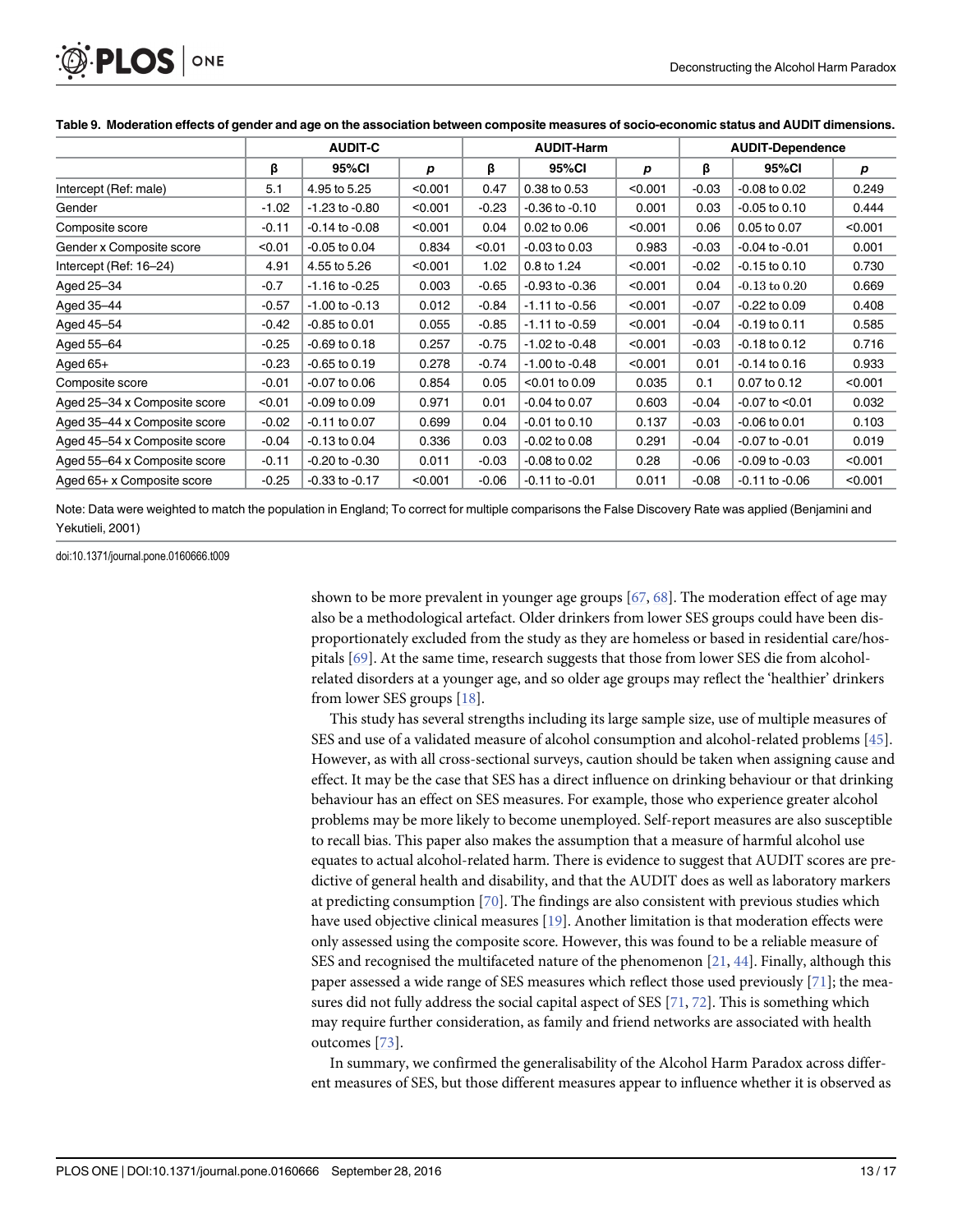<span id="page-13-0"></span>a linear trend across SES groups or a phenomenon associated particularly with the most disadvantaged. The paradox also appears to be more concentrated in men and younger age groups.

#### Supporting Information

[S1 Table](http://www.plosone.org/article/fetchSingleRepresentation.action?uri=info:doi/10.1371/journal.pone.0160666.s001). Association between individual SES measures and the 10-items of the AUDIT. (PDF)

#### Author Contributions

Conceived and designed the experiments: EB SM JB RW.

Analyzed the data: EB.

#### Wrote the paper: EB.

All other authors commented on this first draft and contributed to the final draft: CA AB PM EK JH.

#### References

- [1.](#page-1-0) Ellison J. Reducing harmful drinking.: Department of Health; 2013. Available: [https://www.gov.uk/](https://www.gov.uk/government/policies/reducing-harmful-drinking) [government/policies/reducing-harmful-drinking.](https://www.gov.uk/government/policies/reducing-harmful-drinking)
- [2.](#page-1-0) Milton A. The evidence base for alcohol guidelines: Supplementary written evidence submitted by the Department of Health 2012. Available: [http://www.publications.parliament.uk/pa/cm201012/cmselect/](http://www.publications.parliament.uk/pa/cm201012/cmselect/cmsctech/writev/1536/ag00a.htm) [cmsctech/writev/1536/ag00a.htm](http://www.publications.parliament.uk/pa/cm201012/cmselect/cmsctech/writev/1536/ag00a.htm).
- [3.](#page-1-0) Organization WH. Global status report on alcohol and health: World Health Organization; 2014.
- [4.](#page-1-0) Institute of Alcohol Studies. Alcohol, Health inequalities and the harm paradox: why some groups face greater problems despite consuming less alcohol 2014. Available: [http://www.ias.org.uk/uploads/pdf/](http://www.ias.org.uk/uploads/pdf/IAS%20reports/IAS%20report%20Alcohol%20and%20health%20inequalities%20FULL.pdf) [IAS%20reports/IAS%20report%20Alcohol%20and%20health%20inequalities%20FULL.pdf.](http://www.ias.org.uk/uploads/pdf/IAS%20reports/IAS%20report%20Alcohol%20and%20health%20inequalities%20FULL.pdf)
- [5.](#page-1-0) Alcohol Research UK. Alcohol Research UK Final Report Understanding the alcohol harm paradox in order to focus the development of interventions 2015. Available: [http://www.cph.org.uk/wp-content/](http://www.cph.org.uk/wp-content/uploads/2015/03/alcohol-harm-paradox-final-report.pdf) [uploads/2015/03/alcohol-harm-paradox-final-report.pdf.](http://www.cph.org.uk/wp-content/uploads/2015/03/alcohol-harm-paradox-final-report.pdf)
- 6. Fone DL, Farewell DM, White J, Lyons RA, Dunstan FD. Socioeconomic patterning of excess alcohol consumption and binge drinking: a cross-sectional study of multilevel associations with neighbourhood deprivation. BMJ Open. 2013; 3(4). doi: [10.1136/bmjopen-2012-002337](http://dx.doi.org/10.1136/bmjopen-2012-002337)
- 7. Siegler V, Al-Hamad A, Johnson B, Wells C, Sheron N. Social inequalities in alcohol-related adult mortality by National Statistics Socio-economic Classification, England and Wales, 2001–03 2011. Available: [http://www.ons.gov.uk/ons/rel/hsq/health-statistics-quarterly/no](http://www.ons.gov.uk/ons/rel/hsq/health-statistics-quarterly/no--50--summer-2011/social-inequalities-in-alcohol-related-adult-mortality-by-national-statistics-socio-economic-classification--england-and-wales--2001-03.pdf)–50–summer-2011/social[inequalities-in-alcohol-related-adult-mortality-by-national-statistics-socio-economic-classification](http://www.ons.gov.uk/ons/rel/hsq/health-statistics-quarterly/no--50--summer-2011/social-inequalities-in-alcohol-related-adult-mortality-by-national-statistics-socio-economic-classification--england-and-wales--2001-03.pdf)– [england-and-wales](http://www.ons.gov.uk/ons/rel/hsq/health-statistics-quarterly/no--50--summer-2011/social-inequalities-in-alcohol-related-adult-mortality-by-national-statistics-socio-economic-classification--england-and-wales--2001-03.pdf)–2001-03.pdf.
- 8. World Health Organization. Global status report on alcohol and health-2014: World Health Organization; 2014.
- [9.](#page-2-0) Health and Social Care Information Centre. Statistics on Alcohol: England, 2013 2013. Available: [http://www.hscic.gov.uk/catalogue/PUB10932/alc-eng-2013-rep.pdf.](http://www.hscic.gov.uk/catalogue/PUB10932/alc-eng-2013-rep.pdf)
- 10. Department of Health. Written evidence from the Department of Health for the Health Select Committee. 2012. Available: [http://www.parliament.uk/documents/commons-committees/Health/](http://www.parliament.uk/documents/commons-committees/Health/Writtenevidencebyoralwitnesses.pdf) [Writtenevidencebyoralwitnesses.pdf](http://www.parliament.uk/documents/commons-committees/Health/Writtenevidencebyoralwitnesses.pdf).
- 11. Erskine S, Maheswaran R, Pearson T, Gleeson D. Socioeconomic deprivation, urban-rural location and alcohol-related mortality in England and Wales. BMC Public Health. 2010; 10(1):99.
- 12. Breakwell C, Baker A, Griffiths C, Jackson G, Fegan G, Marshall D. Trends and geographical variations in alcohol-related deaths in the United Kingdom, 1991–2004. Health Statistics Quarterly. 2007; 33:6– 24. PMID: [17373379](http://www.ncbi.nlm.nih.gov/pubmed/17373379)
- 13. Deacon L, Morleo M, Hannon KL, Cook PA, Tocque K, Perkins C, et al. Alcohol consumption: segmentation series report 2. North West Public Health Observatory, Centre for Public Health Research Directorate, Liverpool John Moores University, Liverpool. 2010.
- 14. Smith CL, Clay PM. Measuring subjective and objective well-being: analyses from five marine commercial fisheries. Human Organization. 2010; 69(2):158–68.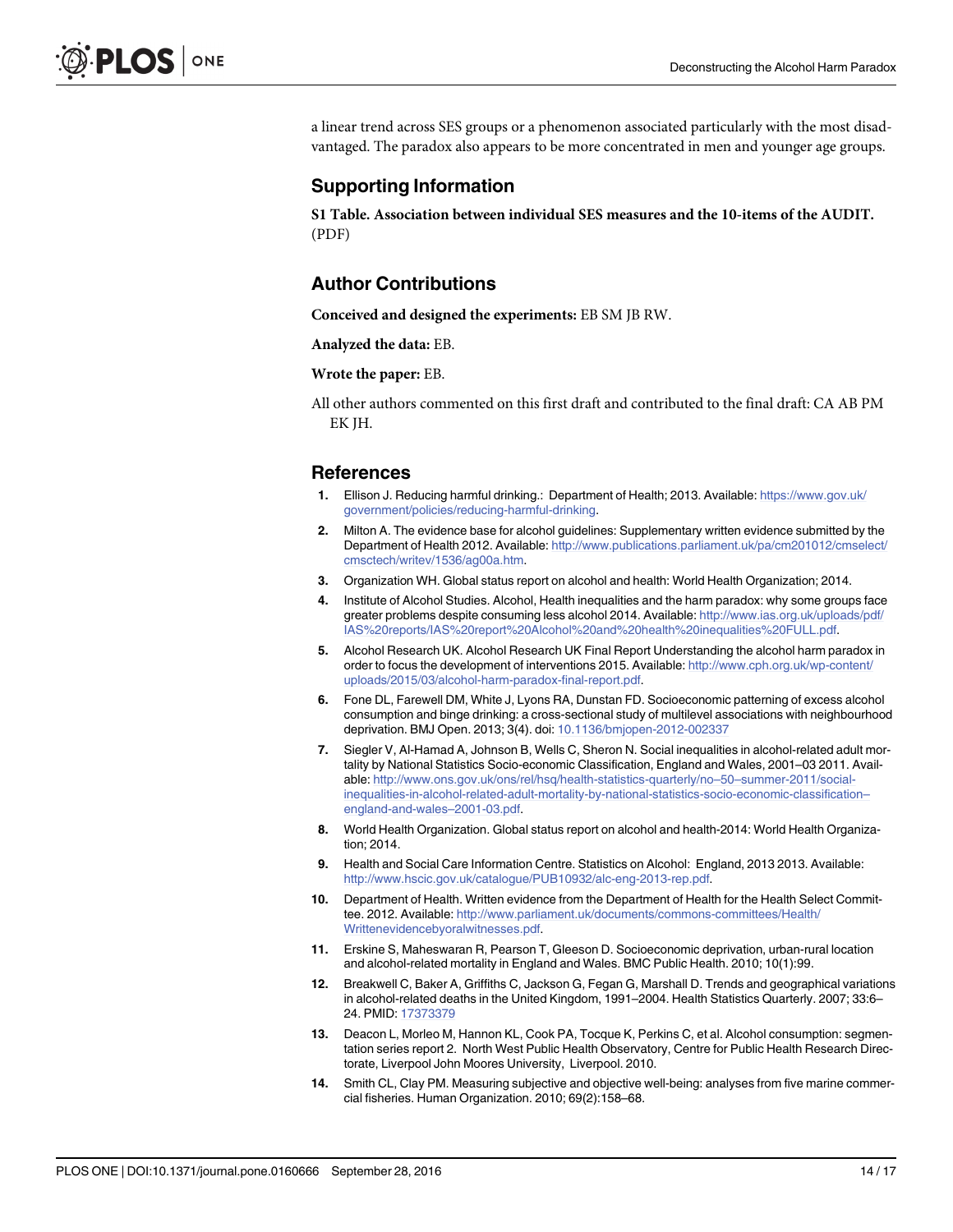- <span id="page-14-0"></span>[15.](#page-9-0) Smith GW, Shevlin M, Murphy J, Houston JE. An assessment of the demographic and clinical correlates of the dimensions of alcohol use behaviour. Alcohol and alcoholism (Oxford, Oxfordshire). 2010; 45(6):563–72. Epub 2010/09/30. PMID: [20876219.](http://www.ncbi.nlm.nih.gov/pubmed/20876219)
- 16. Romelsjo A, Lundberg M. The changes in the social class distribution of moderate and high alcohol consumption and of alcohol-related disabilities over time in Stockholm County and in Sweden. Addiction (Abingdon, England). 1996; 91(9):1307–24.
- [17.](#page-3-0) Makela P, Keskimaki I, Koskinen S. What underlies the high alcohol related mortality of the disadvantaged: high morbidity or poor survival? Journal of epidemiology and community health. 2003; 57 (12):981–6. Epub 2003/12/04. PMID: [14652266;](http://www.ncbi.nlm.nih.gov/pubmed/14652266) PubMed Central PMCID: PMCPmc1732346.
- [18.](#page-12-0) Mäkelä P, Paljärvi T. Do consequences of a given pattern of drinking vary by socioeconomic status? A mortality and hospitalisation follow-up for alcohol-related causes of the Finnish Drinking Habits Surveys. Journal of epidemiology and community health. 2008; 62(8):728–33. doi: [10.1136/jech.2007.](http://dx.doi.org/10.1136/jech.2007.065672) [065672](http://dx.doi.org/10.1136/jech.2007.065672) PMID: [18621959](http://www.ncbi.nlm.nih.gov/pubmed/18621959)
- [19.](#page-1-0) Probst C, Roerecke M, Behrendt S, Rehm J. Socioeconomic differences in alcohol-attributable mortality compared with all-cause mortality: a systematic review and meta-analysis. International journal of epidemiology. 2014; 43(4):1314–27. doi: [10.1093/ije/dyu043](http://dx.doi.org/10.1093/ije/dyu043) PMID: [24618188](http://www.ncbi.nlm.nih.gov/pubmed/24618188)
- [20.](#page-1-0) Jones L, Bates G, McCoy E, Bellis MA. Relationship between alcohol-attributable disease and socioeconomic status, and the role of alcohol consumption in this relationship: a systematic review and meta-analysis. BMC Public Health. 2015; 15(1):400.
- [21.](#page-1-0) Organisation for Economic Co-operation and Development Handbook on constructing composite indicators: Methodology and user guide. Paris: OECD Publishing; 2008.
- [22.](#page-1-0) Ram R. Composite indices of physical quality of life, basic needs fulfilment, and income: A principal component representation. Journal of Development Economics. 1982; 11(2):227–47.
- [23.](#page-1-0) Duncan GJ, Daly MC, McDonough P, Williams DR. Optimal Indicators of Socioeconomic Status for Health Research. American Journal of Public Health. 2002; 92(7):1151–7. doi: [10.2105/AJPH.92.7.](http://dx.doi.org/10.2105/AJPH.92.7.1151) [1151](http://dx.doi.org/10.2105/AJPH.92.7.1151) PMID: [12084700](http://www.ncbi.nlm.nih.gov/pubmed/12084700)
- [24.](#page-1-0) Strong M, Pearson T, MacNab YC, Maheswaran R. Mapping gender variation in the spatial pattern of alcohol-related mortality: a Bayesian analysis using data from South Yorkshire, United Kingdom. Spatial and spatio-temporal epidemiology. 2012; 3(2):141–9. doi: [10.1016/j.sste.2012.04.007](http://dx.doi.org/10.1016/j.sste.2012.04.007) PMID: [22682440](http://www.ncbi.nlm.nih.gov/pubmed/22682440)
- [25.](#page-11-0) Temple M, Fillmore K, Hartka E, Johnstone B, Leino E, Motoyoshi M. The Collaborative Alcohol-Related Longitudinal Project. A meta-analysis of change in marital and employment status as predictors of alcohol consumption on a typical occasion. Br J Addiction. 1991; 86:1269–81.
- [26.](#page-11-0) Marmot M. Inequality, deprivation and alcohol use. Addiction (Abingdon, England). 1997; 92 Suppl 1: S13–20. Epub 1997/03/01. PMID: [9167283](http://www.ncbi.nlm.nih.gov/pubmed/9167283).
- [27.](#page-11-0) Batty GD, Bhaskar A, Emslie C, Benzeval M, Der G, Lewars H, et al. Association of life course socioeconomic disadvantage with future problem drinking and heavy drinking: gender differentials in the west of Scotland. International journal of public health. 2012; 57(1):119-26. Epub 2011/07/05. doi: [10.](http://dx.doi.org/10.1007/s00038-011-0270-8) [1007/s00038-011-0270-8](http://dx.doi.org/10.1007/s00038-011-0270-8) PMID: [21725860](http://www.ncbi.nlm.nih.gov/pubmed/21725860).
- [28.](#page-1-0) Grittner U, Kuntsche S, Graham K, Bloomfield K. Social inequalities and gender differences in the experience of alcohol-related problems. Alcohol and alcoholism (Oxford, Oxfordshire). 2012; 47(5):597– 605. Epub 2012/05/01. doi: [10.1093/alcalc/ags040](http://dx.doi.org/10.1093/alcalc/ags040) PMID: [22542707](http://www.ncbi.nlm.nih.gov/pubmed/22542707); PubMed Central PMCID: PMCPmc3417684.
- [29.](#page-1-0) Bloomfield K, Grittner U, Kramer S, Gmel G. Social inequalities in alcohol consumption and alcoholrelated problems in the study countries of the EU concerted action 'Gender, Culture and Alcohol Problems: a Multi-national Study'. Alcohol and alcoholism (Oxford, Oxfordshire) Supplement. 2006; 41(1): i26–36. Epub 2006/10/13. PMID: [17030500](http://www.ncbi.nlm.nih.gov/pubmed/17030500).
- [30.](#page-1-0) Allen JP, Litten RZ, Fertig JB, Babor T. A Review of Research on the Alcohol Use Disorders Identification Test (AUDIT). Alcoholism: Clinical and Experimental Research. 1997; 21(4):613–9.
- [31.](#page-2-0) Cook S, De Stavola B, Saburova L, Kiryanov N, Vasiljev M, McCambridge J, et al. Socio-demographic predictors of dimensions of the AUDIT score in a population sample of working-age men in Izhevsk, Russia. Alcohol and alcoholism (Oxford, Oxfordshire). 2011; 46(6):702–8. Epub 2011/07/06. doi: [10.](http://dx.doi.org/10.1093/alcalc/agr076) [1093/alcalc/agr076](http://dx.doi.org/10.1093/alcalc/agr076) PMID: [21727097](http://www.ncbi.nlm.nih.gov/pubmed/21727097); PubMed Central PMCID: PMCPmc3196365.
- 32. Caamaño-Isorna F, Corral M, Parada M, Cadaveira F. Factors associated with risky consumption and heavy episodic drinking among Spanish university students. Journal of Studies on Alcohol and Drugs. 2008; 69(2):308–12. PMID: [18299773](http://www.ncbi.nlm.nih.gov/pubmed/18299773)
- [33.](#page-2-0) Inder KJ, Handley TE, Fitzgerald M, Lewin TJ, Coleman C, Perkins D, et al. Individual and district-level predictors of alcohol use: cross sectional findings from a rural mental health survey in Australia. BMC public health. 2012; 12(1):586.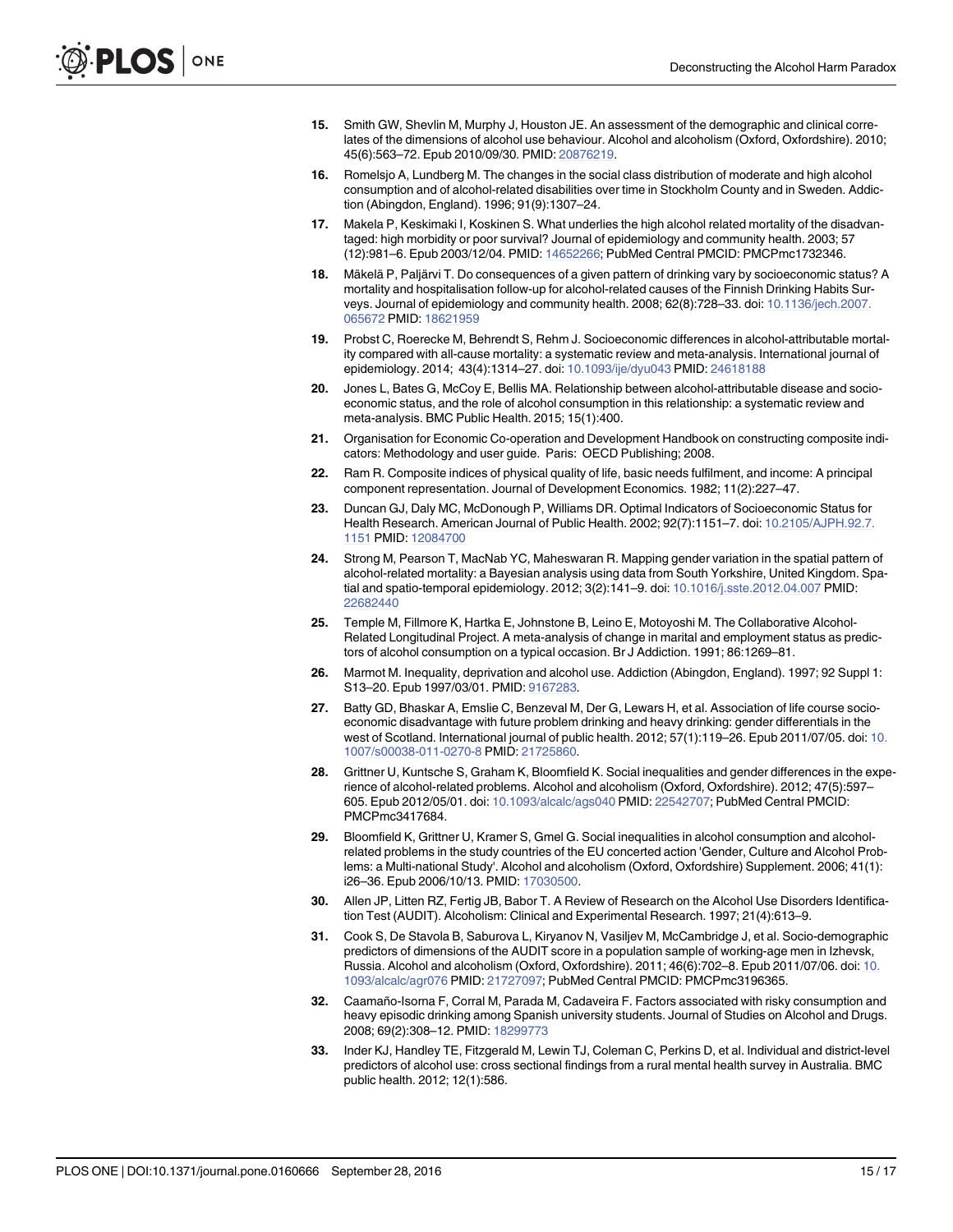- <span id="page-15-0"></span>[34.](#page-2-0) Office for National Statistics. Lives lost to alcohol: Does your occupation matter? 2015.
- [35.](#page-2-0) Mundt MP, Zakletskaia LI. Prevention for college students who suffer alcohol-induced blackouts could deter high-cost emergency department visits. Health Affairs. 2012; 31(4):863–70. doi: [10.1377/hlthaff.](http://dx.doi.org/10.1377/hlthaff.2010.1140) [2010.1140](http://dx.doi.org/10.1377/hlthaff.2010.1140) PMID: [22422503](http://www.ncbi.nlm.nih.gov/pubmed/22422503)
- [36.](#page-2-0) Mundt MP, Zakletskaia LI, Brown DD, Fleming MF. Alcohol-induced memory blackouts as an indicator of injury risk among college drinkers. Injury prevention. 2012; 18(1):44–9. doi: [10.1136/ip.2011.031724](http://dx.doi.org/10.1136/ip.2011.031724) PMID: [21708813](http://www.ncbi.nlm.nih.gov/pubmed/21708813)
- [37.](#page-2-0) Lewer D, Meier P, Beard E, Kaner E. Patterns of very heavy drinking and the alcohol harm paradox: a cross-sectional study in England. Under preparation.
- [38.](#page-3-0) Beard E, Brown J, West R, Acton C, Brennan A, Drummond C, et al. Protocol for a national monthly survey of alcohol use in England with 6-month follow-up:'The Alcohol Toolkit Study'. BMC public health. 2015; 15(1):230.
- [39.](#page-3-0) Von Elm E, Altman DG, Egger M, Pocock SJ, Gøtzsche PC, Vandenbroucke JP, et al. The Strengthening the Reporting of Observational Studies in Epidemiology (STROBE) statement: guidelines for reporting observational studies. Preventive medicine. 2007; 45(4):247–51. PMID: [17950122](http://www.ncbi.nlm.nih.gov/pubmed/17950122)
- [40.](#page-3-0) Collis D. Social grade: A classification tool–Bite sized through piece 2009. Available: [https://www.](https://www.ipsos-mori.com/DownloadPublication/1285_MediaCT_thoughtpiece_Social_Grade_July09_V3_WEB.pdf) [ipsos-mori.com/DownloadPublication/1285\\_MediaCT\\_thoughtpiece\\_Social\\_Grade\\_July09\\_V3\\_WEB.](https://www.ipsos-mori.com/DownloadPublication/1285_MediaCT_thoughtpiece_Social_Grade_July09_V3_WEB.pdf) [pdf.](https://www.ipsos-mori.com/DownloadPublication/1285_MediaCT_thoughtpiece_Social_Grade_July09_V3_WEB.pdf)
- [41.](#page-3-0) National Statistics Department for Work and Pensions. Households Below Average Income: An Analysis of the Income Distribution 1994/95-2009/10 2011. Available: [http://research.dwp.gov.uk/asd/hbai/](http://research.dwp.gov.uk/asd/hbai/hbai2010/pdf_files/full_hbai11.pdf) [hbai2010/pdf\\_files/full\\_hbai11.pdf.](http://research.dwp.gov.uk/asd/hbai/hbai2010/pdf_files/full_hbai11.pdf)
- [42.](#page-3-0) Eachus J, Chan P, Pearson N, Propper C, Smith GD. An additional dimension to health inequalities: disease severity and socioeconomic position. Journal of epidemiology and community health. 1999; 53 (10):603–11. PMID: [10616672](http://www.ncbi.nlm.nih.gov/pubmed/10616672)
- [43.](#page-3-0) Galobardes B, Shaw M, Lawlor DA, Lynch JW, Smith GD. Indicators of socioeconomic position (part 1). Journal of epidemiology and community health. 2006; 60(1):7-12. PMID: [16361448](http://www.ncbi.nlm.nih.gov/pubmed/16361448)
- [44.](#page-3-0) Batista-Foguet J, Fortiana J, Currie C, Villalbi J. Socio-economic indexes in surveys for comparisons between countries. Social Indicators Research. 2004; 67(3):315–32.
- [45.](#page-3-0) Saunders JB, Aasland OG, Babor TF, de la Fuente JR, Grant M. Development of the Alcohol Use Disorders Identification Test (AUDIT): WHO Collaborative Project on Early Detection of Persons with Harmful Alcohol Consumption—II. Addiction (Abingdon, England). 1993; 88(6):791–804. Epub 1993/ 06/01. PMID: [8329970](http://www.ncbi.nlm.nih.gov/pubmed/8329970).
- [46.](#page-4-0) Frank D, DeBenedetti AF, Volk RJ, Williams EC, Kivlahan DR, Bradley KA. Effectiveness of the AUDIT-C as a Screening Test for Alcohol Misuse in Three Race/Ethnic Groups. Journal of General Internal Medicine. 2008; 23(6):781–7. doi: [10.1007/s11606-008-0594-0.](http://dx.doi.org/10.1007/s11606-008-0594-0) PMC2517893. PMID: [18421511](http://www.ncbi.nlm.nih.gov/pubmed/18421511)
- [47.](#page-4-0) Honaker J, King G, Blackwell M, Blackwell MM. Package 'Amelia'. Version; 2010.
- [48.](#page-4-0) Little RJ, Schenker N. Missing data. Handbook of statistical modeling for the social and behavioral sciences: Springer; 1995. p. 39–75.
- [49.](#page-4-0) Graham JW, Olchowski AE, Gilreath TD. How many imputations are really needed? Some practical clarifications of multiple imputation theory. Prevention Science. 2007; 8(3):206–13. PMID: [17549635](http://www.ncbi.nlm.nih.gov/pubmed/17549635)
- [50.](#page-4-0) Rubin DB. Multiple imputation after 18+ years. Journal of the American Statistical Association. 1996; 91 (434):473–89.
- [51.](#page-4-0) Husson F, Josse J, Le S, Mazet J, Husson MF. Package 'FactoMineR'. 2014.
- [52.](#page-4-0) Ram R. Composite indices of physical quality of life, basic needs fulfilment, and income: A 'principal component'representation. Journal of Development Economics. 1982; 11(2):227–47.
- [53.](#page-4-0) Lumley T. Analysis of complex survey samples. Journal of Statistical Software. 2004; 9(1):1–19.
- [54.](#page-9-0) House of Commons Debates. 'Social Security Benefits: Alcoholic Drinks and Drugs' 2013. Available: [http://www.publications.parliament.uk/pa/cm201314/cmhansrd/cm130625/text/130625w0005.](http://www.publications.parliament.uk/pa/cm201314/cmhansrd/cm130625/text/130625w0005.htm#130625w0005.htm_wqn2) [htm#130625w0005.htm\\_wqn2.](http://www.publications.parliament.uk/pa/cm201314/cmhansrd/cm130625/text/130625w0005.htm#130625w0005.htm_wqn2)
- [55.](#page-9-0) Erskine S, Maheswaran R, Pearson T, Gleeson D. Socioeconomic deprivation, urban-rural location and alcohol-related mortality in England and Wales. BMC Public Health. 2010; 10(1):1–8. doi: [10.1186/](http://dx.doi.org/10.1186/1471-2458-10-99) [1471-2458-10-99](http://dx.doi.org/10.1186/1471-2458-10-99)
- [56.](#page-9-0) Beard E, Brown J, Michie S, West R. Regional differences in smoking and alcohol consumption in England: A national survey. under preparation.
- [57.](#page-9-0) Choi H, Marks NF. Socioeconomic Status, Marital Status Continuity and Change, Marital Conflict, and Mortality. Journal of aging and health. 2011; 23(4):714–42. doi: [10.1177/0898264310393339](http://dx.doi.org/10.1177/0898264310393339). PMC3084901. PMID: [21273502](http://www.ncbi.nlm.nih.gov/pubmed/21273502)